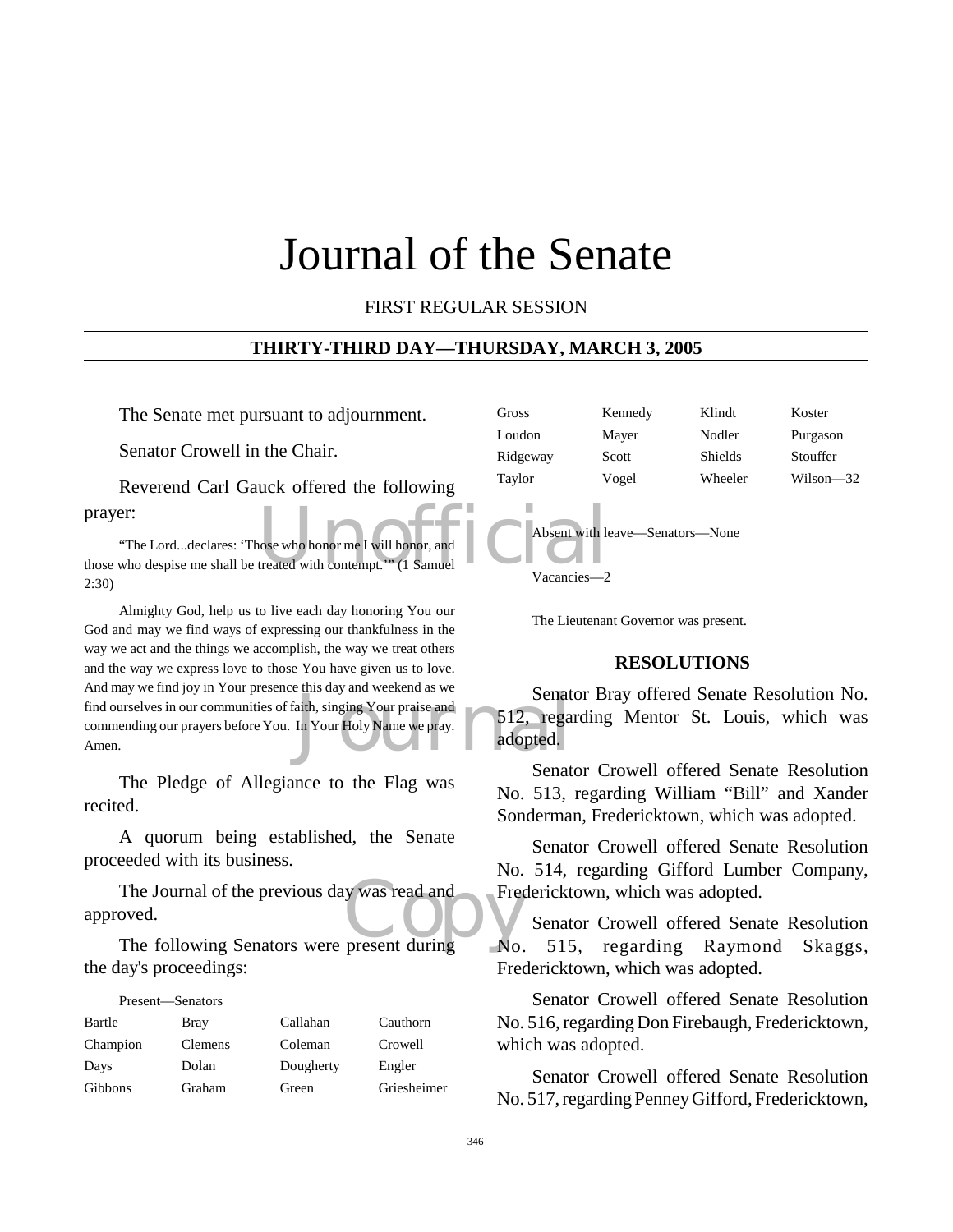#### which was adopted.

Senator Crowell offered Senate Resolution No. 518, regarding Irene Settle, Fredericktown, which was adopted.

Senator Crowell offered Senate Resolution No. 519, regarding Joan Whitener, Fredericktown, which was adopted.

Senator Vogel offered the following resolution:

#### SENATE RESOLUTION NO. 520

WHEREAS, the General Assembly fully recognizes the importance of preparing our youth to become active and productive citizens through worthwhile governmental or citizenship projects; and

WHEREAS, the General Assembly has a long tradition of rendering assistance to those organizations who sponsor these projects in the interest of our young people; and

oung people; and<br>
ample of such an organization is the<br>
become widely recognized for its<br>
Universe ago, since the success of the success of the success of the success of the success of the success of the success of the suc WHEREAS, one clear example of such an organization is the Missouri YMCA, which has become widely recognized for its sponsorship of the Youth in Government program; and

WHEREAS, the Missouri YMCA Youth in Government program provides its participants with a unique insight into the day to day operation of our state government;

ereby granted permission to<br>purposes of its Youth in<br>9, 2005, and again December<br>WHER NOW, THEREFORE, BE IT RESOLVED by the Missouri Senate that the Missouri YMCA be hereby granted permission to use the Senate Chamber for the purposes of its Youth in Government program on November 19, 2005, and again December 1 through December 3, 2005.

Senator Vogel requested unanimous consent of the Senate that the rules be suspended for the purpose of taking **SR 520** up for adoption, which request was granted.

On motion of Senator Vogel, SR 520 was<br>
ted.<br>
Senator Champion offered the following On motion of Senator Vogel, **SR 520** was adopted.

resolution, which was adopted:

#### SENATE RESOLUTION NO. 521

WHEREAS, the members of the Missouri Senate hold in high esteem those Show-Me State residents who have proven down through the years to be exemplary citizens in local communities and neighborhoods; and

WHEREAS, Jacques Sachs of Springfield has attained considerable distinction as a volunteer since 1953 with TelComm Credit Union, which was formerly known as Springfield Telephone Employees Credit Union; and

WHEREAS, elected to the Supervisory Committee in October 1953, Jacques Sachs was elected to the Board of Directors in October 1959, as Vice Chairman in October 1978, and as Chairman in February 1981; and

WHEREAS, Jacques Sachs served as Chairman of the TelComm Credit Union Board of Directors until 1993 when he brought that leadership role to a close and returned to being a member of the Board; and

WHEREAS, during his tenure as Chairman, Jacques Sachs helped pave the way for the Credit Union's merger with Hoffman Taft Credit Union in 1983 and Springday Credit Union in 1987, and as a Board member he assisted in the merger with News Leader Credit Union in 1996; and

WHEREAS, Jacques Sachs was on the Board of Directors in 1971 when the Credit Union assets reached the \$1 million mark and in 2004 when assets topped \$59 million; and

WHEREAS, in addition to his outstanding leadership with TelComm Credit Union, Jacques Sachs proved influential in organizing the Missouri Telephone Credit Union Council twentyeight years ago, since which time the concept of inter-lending between Telephone affiliated credit unions evolved into the creation of the Missouri Corporate Credit Union to provide lending to any credit union in the Missouri Credit League; and

WHEREAS, in 2000, Jacques Sachs compiled the 60 year history of TelComm Credit Union into a publication entitled "Your Connection", which truly expressed the philosophy of "People Helping People"; and

WHEREAS, Jacques Sachs also helped what is now known as TelComm Credit Union become the first freestanding credit union in southern Missouri to have its own facility separate from the sponsoring employee group:

NOW, THEREFORE, BE IT RESOLVED that we, the members of the Missouri Senate, Ninety-third General Assembly, join unanimously to applaud the more than five decades of leadership so generously contributed by Jacques Sachs to TelComm Credit Union and to convey to him this legislative body's most heartfelt best wishes as he partakes of the special opportunities and pleasures traditionally associated with the golden years of retirement; and

BE IT FURTHER RESOLVED that the Secretary of the Senate be instructed to prepare a properly inscribed copy of this resolution in honor of Jacques Sachs of Springfield, Missouri.

#### **CONCURRENT RESOLUTIONS**

Senators Ridgeway and Wheeler offered the following concurrent resolution: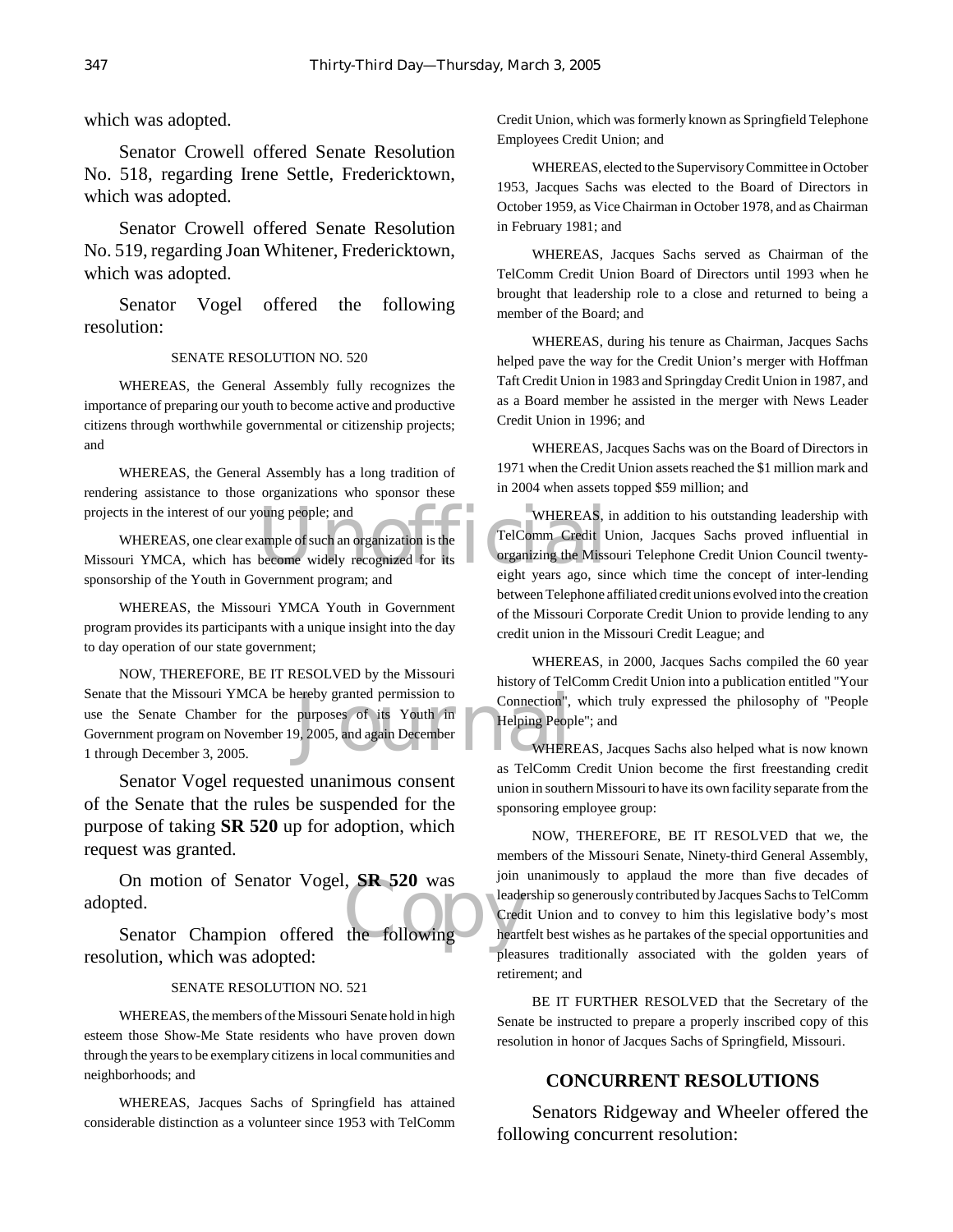#### SENATE CONCURRENT RESOLUTION NO. 8

WHEREAS, good health is important to every citizen of the world and access to the highest standards of health information and services is necessary to improve the public health; and

WHEREAS, direct and unobstructed participation in international health cooperation forums and programs is beneficial for all parts of the world, especially with today's greater potential for the cross-border spread of various infectious diseases; and

WHEREAS, Taiwan's population of 23,500,000 people is greater than three-fourths of the member states already in the World Health Organization; and

WHEREAS, Taiwan's achievements in the field of health are substantial, including achieving one of the highest life expectancy levels in Asia; lowering maternal and infant mortality rates to a level comparable to those of western countries; eradicating such infectious diseases as cholera, smallpox, the plague, and polio; and providing children with hepatitis B vaccinations; and

and Prevention and its Taiwan counterpart agencies have enjoyed<br>
close collaboration on a wide range of public health issues; and<br>
WHEREAS, in recent years Taiwan has expressed a WHEREAS, the United States Centers for Disease Control close collaboration on a wide range of public health issues; and

WHEREAS, in recent years Taiwan has expressed a willingness to assist financially and technically in international aid and health activities supported by the World Health Organization; and

WHEREAS, the World Health Assembly has allowed observers to participate in the activities of the organization, including the Palestine Liberation Organization in 1974, the Order of Malta, and the Holy See in the early 1950s; and

y 1950s; and<br>
in the 1994 Taiwan Policy<br>
Fort Taiwan's participation in WHEREAS, the United States, in the 1994 Taiwan Policy Review, declared its intention to support Taiwan's participation in appropriate international organizations:

NOW THEREFORE BE IT RESOLVED that the members of the Missouri Senate, Ninety-Third General Assembly, First Regular Session, the House of Representatives concurring therein, hereby support observer status for Taiwan in the World Health Organization; and

time<br>
the Secretary of the<br>
rly inscribed copies BE IT FURTHER RESOLVED that the Secretary of the Missouri Senate be instructed to prepare properly inscribed copies of this resolution for the World Health Organization.

#### **REPORTS OF STANDING COMMITTEES**

Senator Shields, Chairman of the Committee on Rules, Joint Rules, Resolutions and Ethics, submitted the following reports:

Mr. President: Your Committee on Rules, Joint Rules, Resolutions and Ethics, after

examination of **SB 241**, respectfully requests that it be removed from the Senate Consent Calendar in accordance with the provisions of Senate Rule 45.

#### Also,

Mr. President: Your Committee on Rules, Joint Rules, Resolutions and Ethics, after examination of **SB 240**, respectfully requests that it be removed from the Senate Consent Calendar in accordance with the provisions of Senate Rule 45.

Also,

Mr. President: Your Committee on Rules, Joint Rules, Resolutions and Ethics, after examination of **SB 155**, respectfully requests that it be removed from the Senate Consent Calendar in accordance with the provisions of Senate Rule 45.

Senator Cauthorn, Chairman of the Committee on Governmental Accountability and Fiscal Oversight, submitted the following report:

Mr. President: Your Committee on Governmental Accountability and Fiscal Oversight, to which was referred **SCS** for **SB 147**, begs leave to report that it has considered the same and recommends that the bill do pass.

# **SENATE BILLS ON THIRD READING SCS** for **SB 147**, entitled:

# SENATE COMMITTEE SUBSTITUTE FOR SENATE BILL NO. 147

An Act to repeal section 142.031, RSMo, and to enact in lieu thereof one new section relating to the Missouri qualified biodiesel producer incentive fund.

Was taken up by Senator Cauthorn.

On motion of Senator Cauthorn, **SCS** for **SB 147** was read the 3rd time and passed by the following vote:

| YEAS-Senators |             |           |             |
|---------------|-------------|-----------|-------------|
| Bartle        | <b>Bray</b> | Callahan  | Cauthorn    |
| Champion      | Clemens     | Coleman   | Crowell     |
| Days          | Dolan       | Dougherty | Engler      |
| Gibbons       | Graham      | Green     | Griesheimer |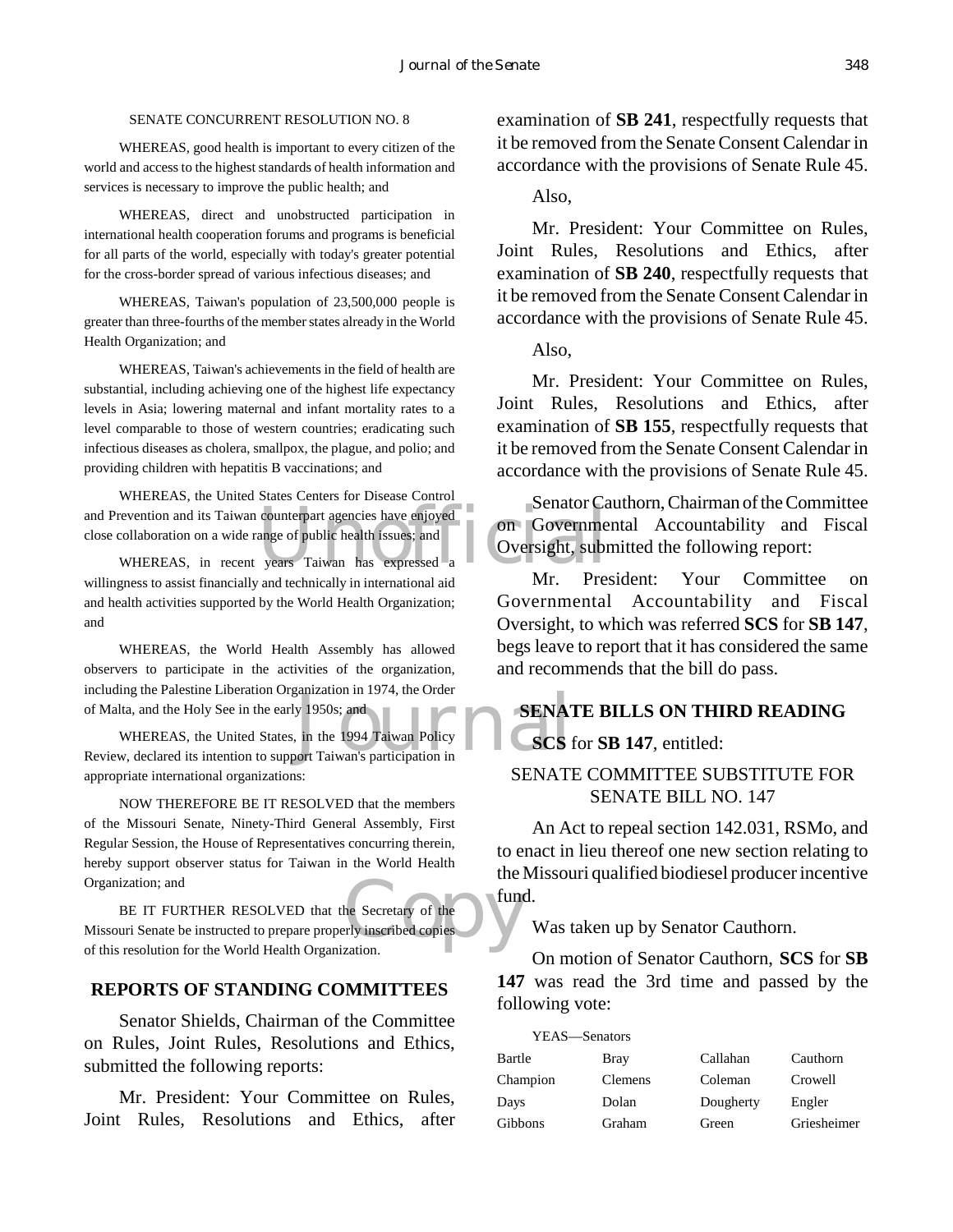| Gross    | Kennedy | Klindt  | Koster    |
|----------|---------|---------|-----------|
| Loudon   | Mayer   | Nodler  | Purgason  |
| Ridgeway | Scott   | Shields | Stouffer  |
| Taylor   | Vogel   | Wheeler | Wilson—32 |
|          |         |         |           |

NAYS—Senators—None

Absent—Senators—None

Absent with leave—Senators—None

Vacancies—2

The President declared the bill passed.

On motion of Senator Cauthorn, title to the bill was agreed to.

Senator Cauthorn moved that the vote by which the bill passed be reconsidered.

Example a reconsidered.<br>
SENATE CO<br>
evailed. An Act to Senator Shields moved that motion lay on the table, which motion prevailed.

**SCS** for **SB 312**, entitled:

# SENATE COMMITTEE SUBSTITUTE FOR SENATE BILL NO. 312

ew section relating to<br>
of the highways and<br>
ninetieth g An Act to repeal section 226.030, RSMo, and to enact in lieu thereof one new section relating to expanding the membership of the highways and transportation commission.

Was taken up by Senator Dolan.

On motion of Senator Dolan, **SCS** for **SB 312** was read the 3rd time and passed by the following vote:

| YEAS-Senators |                |             |          | con        |
|---------------|----------------|-------------|----------|------------|
| Bartle        | Bray           | Callahan    | Cauthorn | sub:       |
| Champion      | <b>Clemens</b> | Coleman     | Days     | con        |
| Dolan         | Dougherty      | Engler      | Gibbons  | 12         |
| Graham        | Green          | Griesheimer | Gross    | seco       |
| Kennedy       | Klindt         | Koster      | Loudon   | <b>RSI</b> |
| Mayer         | Nodler         | Purgason    | Ridgeway | for        |
| Scott         | <b>Shields</b> | Stouffer    | Taylor   | 798        |
| Vogel         | Wheeler        | Wilson—31   |          | sena       |

NAYS—Senator Crowell—1

Absent—Senators—None

Absent with leave—Senators—None

Vacancies—2

The President declared the bill passed.

On motion of Senator Dolan, title to the bill was agreed to.

Senator Dolan moved that the vote by which the bill passed be reconsidered.

Senator Shields moved that motion lay on the table, which motion prevailed.

**SS** for **SCS** for **SB 210**, introduced by Senator Griesheimer, entitled:

# SENATE SUBSTITUTE FOR SENATE COMMITTEE SUBSTITUTE FOR SENATE BILL NO. 210

An Act to repeal sections 44.090, 50.530, 50.757, 55.160, 64.215, 64.940, 67.1775, 67.1850, 110.130, 110.150, 115.019, 137.115, 205.010, 210.860, 210.861, 233.295, 263.245, and 488.426, RSMo, section 137.130 as enacted by conference committee substitute for senate substitute for senate committee substitute for house substitute for house committee substitute for house bill no. 701, ninetieth general assembly, first regular session, and section 137.130 as enacted by conference committee substitute for house substitute for house committee substitute for senate bill no. 827, eighty-ninth general assembly, second regular session, and section 488.429, RSMo, as enacted by conference committee substitute for senate substitute for senate committee substitute for house committee substitute for house bill nos. 795, 972,  $\leq$  1128 & 1161, ninety-second general assembly, second regular session, and section 488.429, RSMo, as enacted by senate committee substitute for house committee substitute for house bill no. 798 merged with house committee substitute for senate bill no. 1211, ninety-second general assembly, second regular session, and to enact in lieu thereof twenty-seven new sections relating to county government.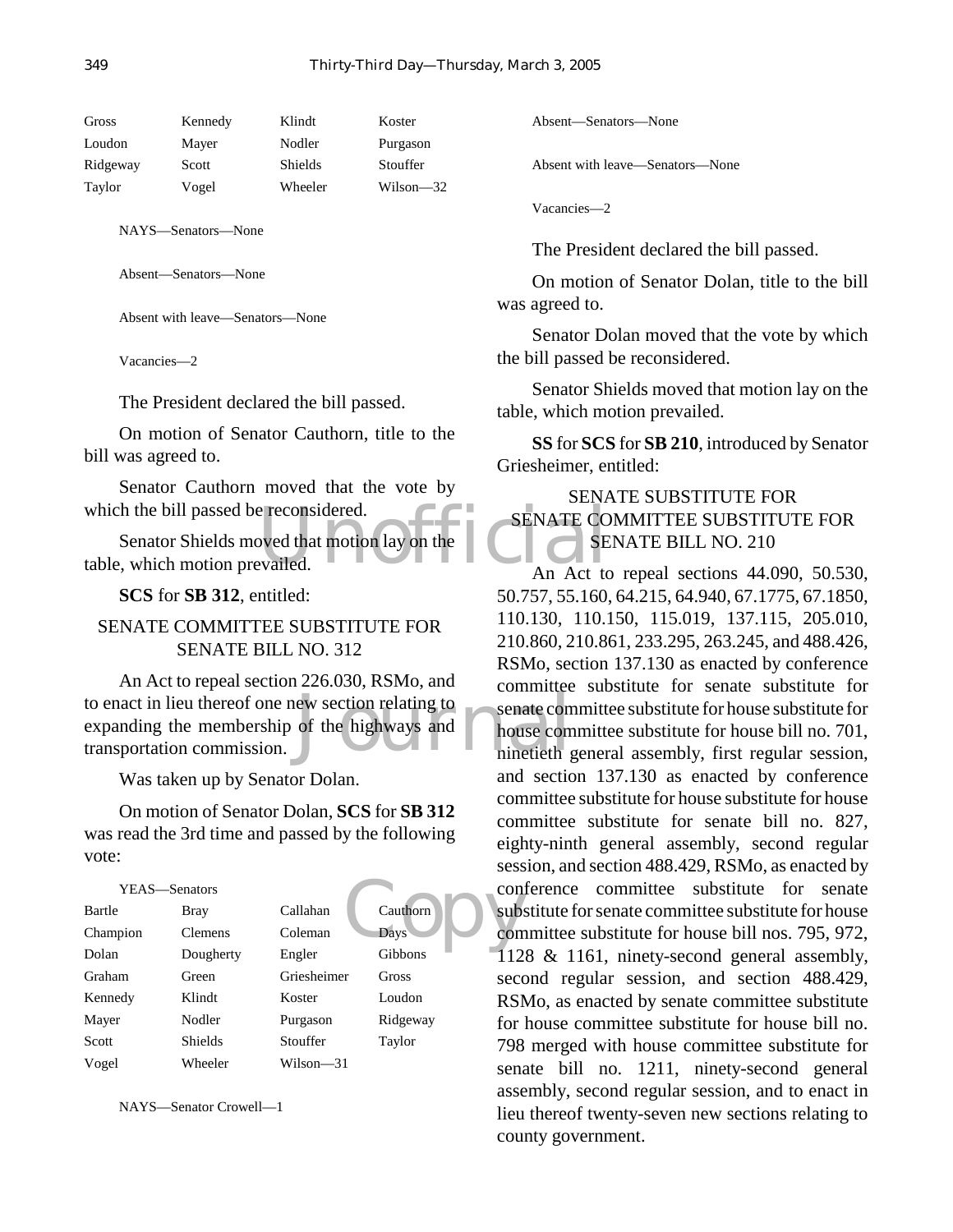### Was taken up.

On motion of Senator Griesheimer, **SS** for **SCS** for **SB 210** was read the 3rd time and passed by the following vote:

| YEAS—Senators |                |             |          |
|---------------|----------------|-------------|----------|
| Bartle        | Bray           | Callahan    | Cauthorn |
| Champion      | <b>Clemens</b> | Coleman     | Crowell  |
| Days          | Dolan          | Dougherty   | Engler   |
| Gibbons       | Graham         | Griesheimer | Gross    |
| Kennedy       | Klindt         | Koster      | Loudon   |
| Mayer         | Nodler         | Purgason    | Ridgeway |
| Scott         | <b>Shields</b> | Stouffer    | Taylor   |
| Vogel         | Wheeler        | Wilson—31   |          |
|               |                |             |          |

NAYS—Senator Green—1

Absent—Senators—None

Absent with leave—Senators—None

Vacancies—2

The President declared the bill passed.

On motion of Senator Griesheimer, title to the bill was agreed to.

Senator Griesheimer moved that the vote by<br>
the bill passed be reconsidered.<br>
Senator Shields moved that motion lay on the Senator Griesheimer moved that the vote by which the bill passed be reconsidered.

table, which motion prevailed.

### **REPORTS OF STANDING COMMITTEES**

Subernatorial Appointments, submitted the<br>
wing reports:<br>
Mr. President: Your Committee on of t Senator Gibbons, Chairman of the Committee on Gubernatorial Appointments, submitted the following reports:

Gubernatorial Appointments, to which were referred the following appointments and reappointments, begs leave to report that it has considered the same and recommends that the Senate do give its advice and consent to the following:

Barbara Hayden, as a member of the State Fair Commission;

Also,

Donna J. English, as a member of the Missouri Head Injury Advisory Council;

Also,

Danny Joe Patterson, as a member of the Corrections Officer Certification Commission;

Also,

Donald D. Landon, as a member of the Seismic Safety Commission;

Also,

Peggy Tuter Pearl, C.H.E., as a member of the Child Abuse and Neglect Review Board;

Also,

Also,

dtors-None Julia M. Eckstein, as the Director of the Department of Health and Senior Services;

Mark James, as the Director of the Department of Public Safety;

Also,

Alice Ann Bartlett, as the Employer Representative of the Labor and Industrial Relations Commission;

Also,

Hillred Kay Thurston, R.N., as a member of the Missouri State Board of Nursing;

Also,

Bernadette A. Miller, as a member of the Missouri Veterans' Commission.

Senator Gibbons requested unanimous consent of the Senate to vote on the above reports in one motion. There being no objection, the request was granted.

Senator Gibbons moved that the committee reports be adopted, and the Senate do give its advice and consent to the above appointments and reappointments, which motion prevailed.

President Pro Tem Gibbons assumed the Chair.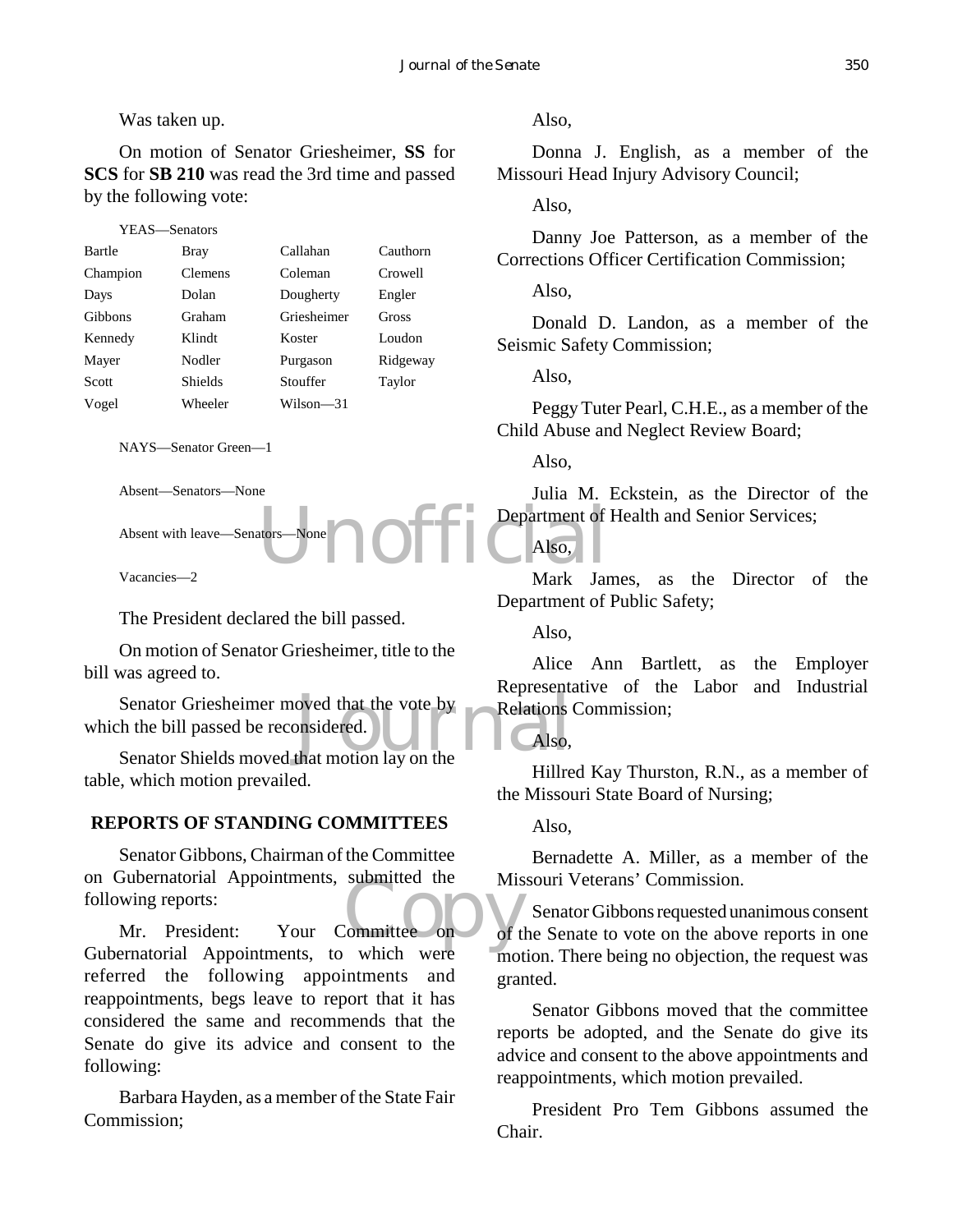Senator Champion, Chairman of the Committee on Aging, Families, Mental and Public Health, submitted the following report:

Mr. President: Your Committee on Aging, Families, Mental and Public Health, to which was referred **SB 88**, begs leave to report that it has considered the same and recommends that the bill do pass.

Senator Dolan, Chairman of the Committee on Transportation, submitted the following report:

Mr. President: Your Committee on Transportation, to which were referred **SB 221**, **SB 250** and **SB 256**, begs leave to report that it has considered the same and recommends that the Senate Committee Substitute, hereto attached, do pass.

Senator Crowell assumed the Chair.

Sumed the Chair.<br>
hairman of the Committee dections"; and<br>
Resolutions and Ethics, Senator Shields, Chairman of the Committee on Rules, Joint Rules, Resolutions and Ethics, submitted the following report:

e same and finds that<br>
ffected and that the 287.067, l<br>
Senators are correct.<br> **Senators** are correct. Mr. President: Your Committee on Rules, Joint Rules, Resolutions and Ethics, to which was referred **SS** for **SCS** for **SB 179**, begs leave to report that it has examined the same and finds that the bill has been truly perfected and that the printed copies furnished the Senators are correct.

#### **REFERRALS**

President Pro Tem Gibbons referred **SS** for **SCS** for **SB 179** to the Committee on Governmental Accountability and Fiscal Oversight.

#### **MESSAGES FROM THE HOUSE**

HOUSE<br>
Ceived from the 287 The following message was received from the House of Representatives through its Chief Clerk:

Mr. President: I am instructed by the House of Representatives to inform the Senate that the House has taken up and passed **HCS** for **SS** for **SCS** for **SBs 1** and **130**, entitled:

An Act to repeal sections 286.020, 287.020, 287.040, 287.063, 287.067, 287.110, 287.120, 287.127, 287.128, 287.129, 287.140, 287.143, 287.150, 287.170, 287.190, 287.197, 287.203, 287.215, 287.390, 287.420, 287.510, 287.550, 287.610, 287.615, 287.616, 287.640, 287.710, 287.715, 287.800, 287.812, 287.865, 287.894, 287.957, and 287.972, RSMo, and to enact in lieu thereof thirty-nine new sections relating to workers' compensation law, with penalty provisions.

With House Amendments Nos. 1, 2, 3, House Amendment No. 1 to House Amendment No. 4, House Amendment No. 4, as amended, House Amendments Nos. 5, 8, 9, 10, 11 and 12.

#### HOUSE AMENDMENT NO. 1

Amend House Committee Substitute for Senate Substitute for Senate Committee Substitute for Senate Bills Nos. 1 & 130, Page 1, In the Title, Line 6, by inserting after the word "provisions" the following: ", and an effective date for certain sections"; and

Further amend said bill, Page 6, Section 287.067, Lines 18 and 19, by deleting the phrase "**recognized as an occupational disease for the purposes of this chapter**"; and

Further amend said bill, Page 7, Section 287.067, Line 37, by inserting after the phrase "oxygen, **of**" the following:

#### "**paid**"; and

Further amend said bill, Page 7, Section 287.067, Line 37, by inserting at the end of said line the following:

"**paid**": and

Further amend said bill, Page 7, Section 287.067, Line 46, by deleting "with a prior" and inserting in lieu thereof the following: "with [a] **the immediate** prior"; and

Further amend said bill, Section 287.128, Pages 11-13, Lines 1-78, by deleting all of said section and inserting in lieu thereof the following:

"287.128.1. It shall be unlawful for any person to **[**:

(1)**]** knowingly present or cause to be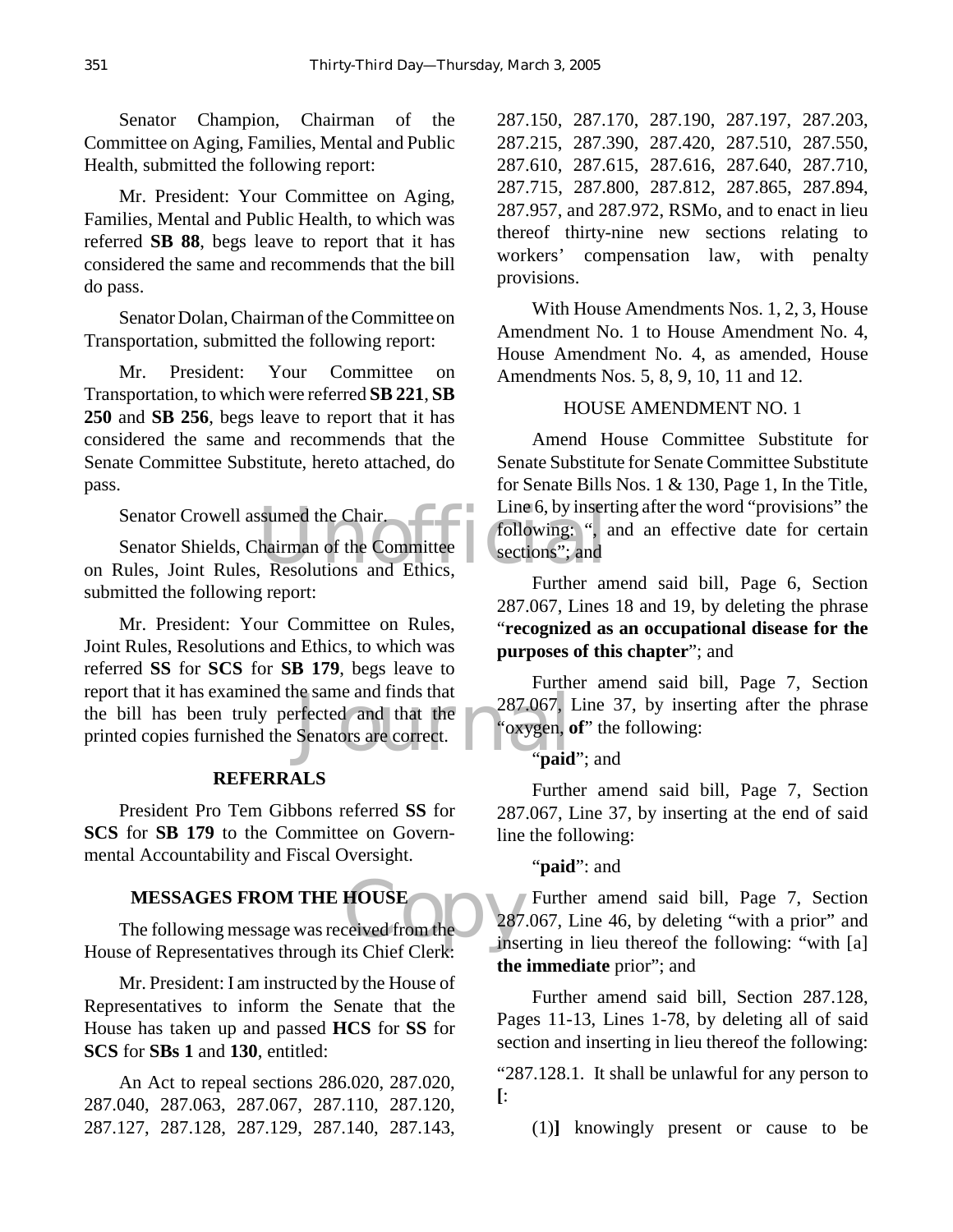presented any false or fraudulent claim for the payment of benefits pursuant to a workers' compensation claim**[**:**].**

**[**(2)**] 2. It shall be unlawful for any insurance company or self-insurer in this state to knowingly and intentionally refuse to comply with known and legally indisputable compensation obligations with intent to defraud.**

#### **3. It shall be unlawful for any person to:**

**(1)** Knowingly present multiple claims for the same occurrence with intent to defraud;

**[**(3) Purposefully prepare, make or subscribe to any writing with intent to present or use the same, or to allow it to be presented in support of any false or fraudulent claim;

ly assist, abet, solicit or<br>
(2) Discharged and legally indi-<br>
(2) Discharged by the obligations in a (4)**] (2)** Knowingly assist, abet, solicit or conspire with:

(a) Any person who knowingly presents any false or fraudulent claim for the payment of benefits;

(b) Any person who knowingly presents multiple claims for the same occurrence with an intent to defraud; or

intent to defraud; or<br>
(c) Any person who purposefully prepares,<br>
makes or subscribes to any writing with the intent class [A m (c) Any person who purposefully prepares, to present or use the same, or to allow it to be presented in support of any such claim;

**[**(5)**] (3)** Knowingly make or cause to be made any false or fraudulent claim for payment of a health care benefit;

a claim for a  $\begin{array}{c} \mathbf{gru} \\ \mathbf{gui} \\ \mathbf{wdu} \\ \mathbf{gui} \\ \mathbf{gui} \\ \mathbf{gui} \\ \mathbf{gui} \\ \mathbf{gui} \\ \mathbf{gui} \end{array}$ **[**(6)**] (4)** Knowingly submit a claim for a health care benefit which was not used by, or on behalf of, the claimant;

**[**(7)**] (5)** Knowingly present multiple claims for payment of the same health care benefit with an intent to defraud;

**[**(8)**] (6)** Knowingly make or cause to be made any false or fraudulent material statement or material representation for the purpose of obtaining or denying any benefit;

**[**(9)**] (7)** Knowingly make or cause to be made any false or fraudulent statements with regard to entitlement to benefits with the intent to discourage an injured worker from making a legitimate claim;

**(8) Knowingly make or cause to be made a false or fraudulent material statement to an investigator of the division in the course of the investigation of fraud or noncompliance.** For the purposes of subdivisions **(6), (7), and** (8) **[**and (9)**]** of this subsection, the term "statement" includes any notice, proof of injury, bill for services, payment for services, hospital or doctor records, X ray or test results.

**[**2. It shall be unlawful for any insurance company or self-insurer in this state to:

(1) Intentionally refuse to comply with known and legally indisputable compensation obligations;

(2) Discharge or administer compensation obligations in a dishonest manner; and

(3) Discharge or administer compensation obligations in such a manner as to cause injury to the public or those persons dealing with the employer or insurer.

3.**] 4.** Any person violating any of the provisions of subsections 1 **[**and**] or** 2 of this section **[**or section 287.129,**]** shall be guilty of a class **[**A misdemeanor and,**] D felony.** In addition, **the person** shall be liable to the state of Missouri for a fine **[**not to exceed**] up to** ten thousand dollars or double the value of the fraud whichever is greater. **Any person violating any of the provisions of subsection 3 of this section shall be guilty of a class A misdemeanor and the person shall be liable to the state of Missouri for a fine up to ten thousand dollars.** Any person who has previously pled guilty to or has been found guilty of violating any of the provisions of subsections 1**, [**and**]** 2 **or 3** of this section **[**or the provisions of section 287.129**]** and who subsequently violates any of the provisions of subsections 1 **[**and**],** 2 **or 3** of this section **[**or the provisions of section 287.129**]** shall be guilty of a class [D**] C** felony.

**[**4.**] 5. It shall be unlawful for any person,**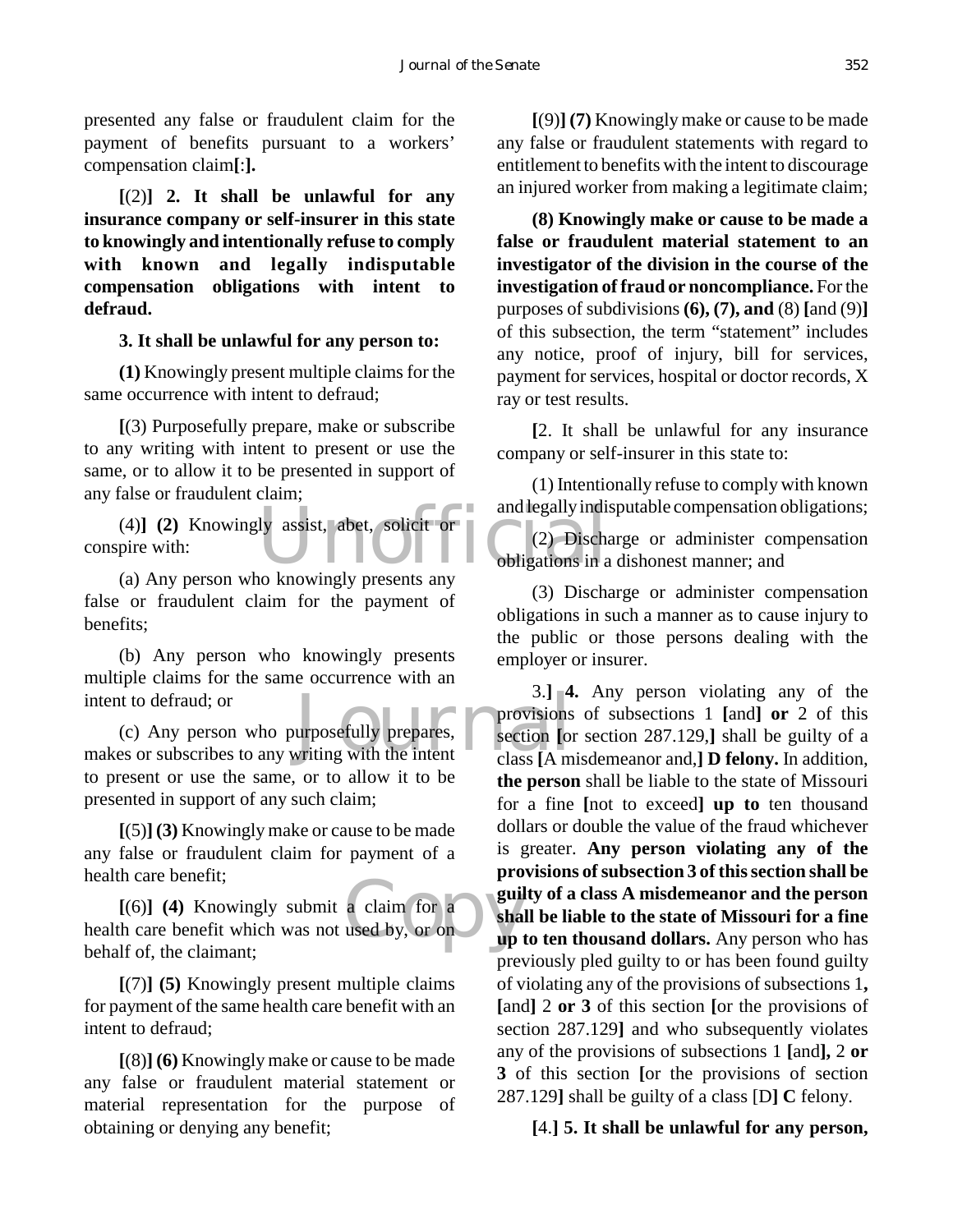**company, or other entity to prepare or provide an invalid certificate of insurance as proof of workers' compensation insurance. Any person violating any of the provisions of this subsection shall be guilty of a class D felony and, in addition, shall be liable to the state of Missouri for a fine up to ten thousand dollars or double the value of the fraud, whichever is greater.**

provisions of section 287.129**]** shall be guilty of a confidential an class D felony.<br>
[5.] 7. Any employer [failing] who knowingly releasing reservative to the fr **6.** Any person who knowingly misrepresents any fact in order to obtain workers' compensation insurance at less than the proper rate for that insurance shall be guilty of a class A misdemeanor. Any person who has previously pled guilty to or has been found guilty of violating any of the provisions of this section **[**or the provisions of section 287.129**]** and who subsequently violates any of the provisions of this section **[**or the class D felony.

have paid had such employer been insured or<br>
twenty-five thousand dollars, whichever amount is<br>
greater. **After January 1, 2006,** any person who<br>
has greater and a semi-variant person in the semi-variant **[**5.**] 7.** Any employer **[**failing**] who knowingly fails** to insure his liability pursuant to this chapter **with intent to defraud** shall be guilty of a class A misdemeanor and, in addition, shall be liable to the state of Missouri for a penalty in an amount equal to twice the annual premium the employer would have paid had such employer been insured or twenty-five thousand dollars, whichever amount is has previously pled guilty to or has been found guilty of violating any of the provisions of this section **[**or the provisions of section 287.129**]** and who subsequently violates any of the provisions of this section **[**or the provisions of section 287.129**]** shall be guilty of a class D felony.

e a complaint<br>
ith this chapter<br>  $\begin{array}{|c|c|}\n\hline\n\text{or} \\
\text{in} \\
\hline\n\text{out} \\
\hline\n\end{array}$ **[**6.**] 8.** Any person may file a complaint alleging fraud or noncompliance with this chapter with a legal advisor in the division of workers' compensation. The legal advisor shall refer the complaint to the fraud and noncompliance unit within the division. The unit shall investigate all complaints and present any finding of fraud or noncompliance to the director, who may refer the file to the attorney general. The attorney general may prosecute any fraud or noncompliance associated with this chapter. All costs incurred by

the attorney general associated with any investigation and prosecution pursuant to this subsection shall be paid out of the workers' compensation fund. Any fines or penalties levies and received as a result of any prosecution under this section shall be paid to the workers' compensation fund. Any restitution ordered as a part of the judgment shall be paid to the person or persons who were defrauded.

**9. Any and all reports, records, tapes, photographs, and similar materials or documentation submitted by any person, including the department of insurance, to the fraud and noncompliance unit or otherwise obtained by the unit pursuant to this section, used to conduct an investigation for any violation under chapter 287, shall be considered confidential and not subject to the requirements of chapter 610, RSMo. Nothing in this subsection prohibits the fraud and noncompliance unit from releasing records used to conduct an investigation to the local, state, or federal law enforcement authority or federal or state agency conducting an investigation, upon written request.**

**[**7.**] 10.** There is hereby established in the division of workers' compensation a fraud and noncompliance administrative unit responsible for investigating incidences of fraud and failure to comply with the provisions of this chapter.

**11. Any prosecution for a violation of the provisions of this section or section 287.129 shall be commenced within three years after discovery of the offense by an aggrieved party of by a person who has a legal duty to represent an aggrieved party and who is himself or herself not a party to the offense. As used in this subsection, the term "person who has a legal duty to represent an aggrieved party" shall mean the attorney general or the prosecuting attorney having jurisdiction to prosecute the action.**

**12. By January 1, 2006, the attorney general shall forward to the division and the members of the general assembly, the first**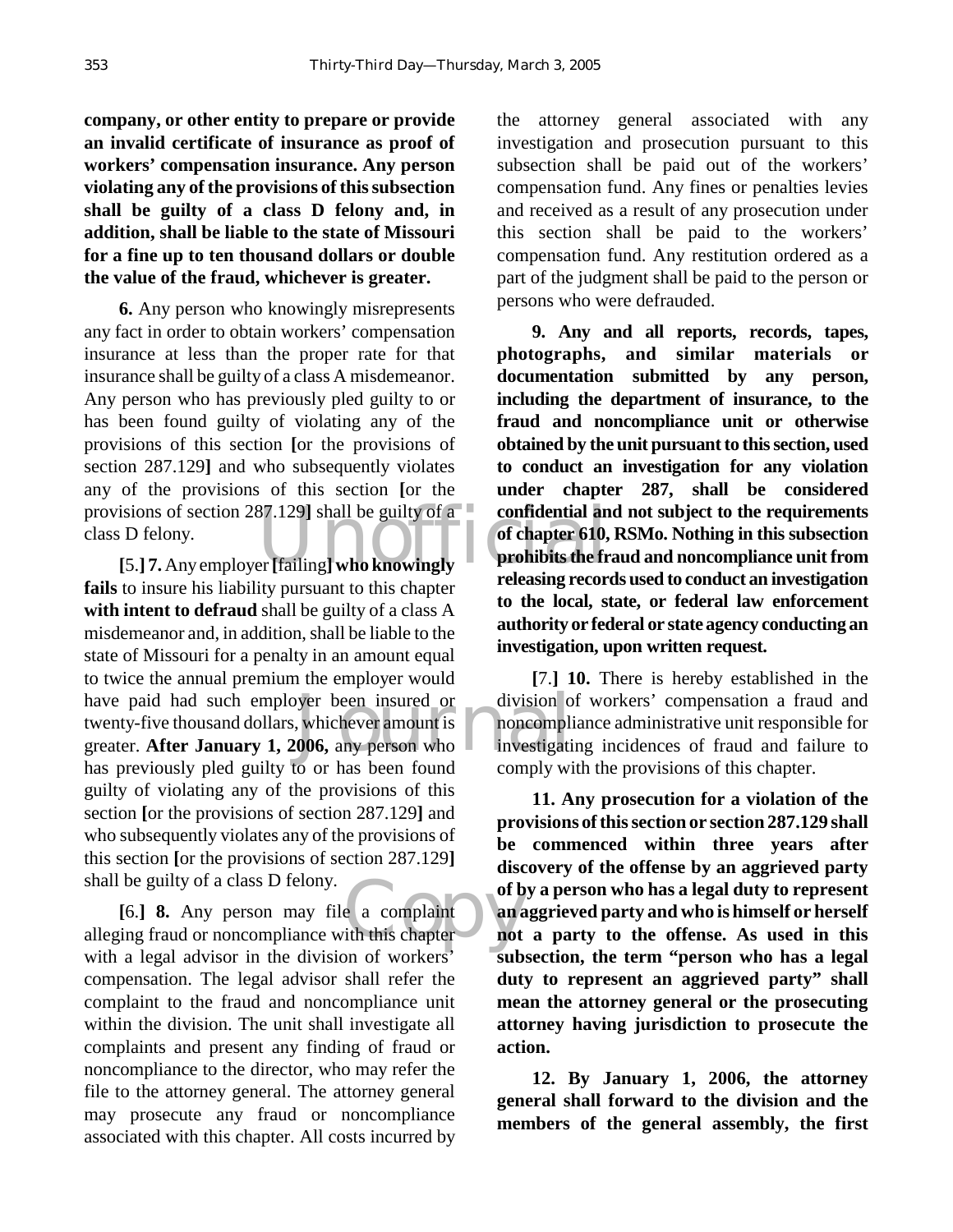**edition of an annual report of the costs of prosecuting fraud and noncompliance under this chapter. The report shall include the number of cases filed with the attorney general by county by the fraud and noncompliance unit, the number of cases prosecuted by county by the attorney general and county prosecutor, fines and penalties levied and received, and all incidental costs.**"; and

Further amend said bill, Section 287.640, Page 32, Lines 1-22, by deleting all of said lines; and

Further amend said bill, Section 287.715, Page 35, Line 31, by deleting the word "ensuing" and inserting in lieu thereof the following:

#### "**following**"; and

35, Line 55, by deleting the word "**ensuing**" and<br>
inserting in lieu thereof the following:<br> **COLOWING**" and approximate the and approximate the following:<br>  $2000$ , and one Further amend said bill, Section 287.715, Page inserting in lieu thereof the following: "**following**"; and

Further amend said bill, Section 287.808, Page 37, Lines 5 to 8, by deleting all of said lines and inserting in lieu thereof the following: "**is more likely to be true than not true.**"; and

Section 287.016, Page<br>er all of said line the **naximum**<br>appointme Further amend said bill, Section 287.616, Page 45, Line 9, by inserting after all of said line the following:

Shall also act as to the<br>
1, upon request, law<br>
information to the<br>
the the the the trece "287.642. The division of workers' compensation shall create in each of its area offices a public information program to assist all parties involved with an injury or claim under this chapter. [In providing assistance under this section, all of the division's legal advisors shall also act as public information persons and shall, upon request, meet with or otherwise provide information to employees, employers, insurers and health care providers and shall investigate complaints of possible violations of the provisions of this chapter. The division shall employ two additional legal advisors, one to be located in the St. Louis office and one to be located in the Jefferson City office. Assistance provided under this section shall not include representing the claimant in a compensation hearing provided for in section

287.470.**]**

Section B. The repeal and reenactment of sections 287.615 and 287.612, and the repeal of section 287.616 of Section A of this act shall become effective on January 1, 2006."; and

Further amend said title, enacting clause and intersectional references accordingly.

#### HOUSE AMENDMENT NO. 2

Amend House Committee Substitute for Senate Substitute for Senate Committee Substitute for Senate Bill Nos. 1 & 130, Section 287.610, Pages 28-31, Lines 1-121, by deleting all of said section and inserting in lieu thereof the following:

"287.610. 1. **[**The division may appoint such number of administrative law judges as it may find necessary, but not exceeding twenty-five in number beginning January 1, 1999, with one additional appointment authorized as of July 1, 2000, and one additional appointment authorized in each succeeding year thereafter until and including the year 2004, for a maximum of thirty authorized administrative law judges.**] After August 28, 2005, the governor may appoint additional administrative law judges for a maximum of forty authorized administrative law judges.** Appropriations **[**for any additional appointment**]** shall be based upon necessity, measured by the requirements and needs of each division office. Administrative law judges shall be duly licensed lawyers under the laws of this state. Administrative law judges shall not practice law or do law business and shall devote their whole time to the duties of their office. **[**Any administrative law judge may be discharged or removed only by the governor pursuant to an evaluation and **•** recommendation by the administrative law judge review committee, hereinafter referred to as "the committee", of the judge's conduct, performance and productivity.**] The director of the division of workers' compensation shall publish and maintain on the division's web site the appointment dates or initial dates of service for all administrative law judges.**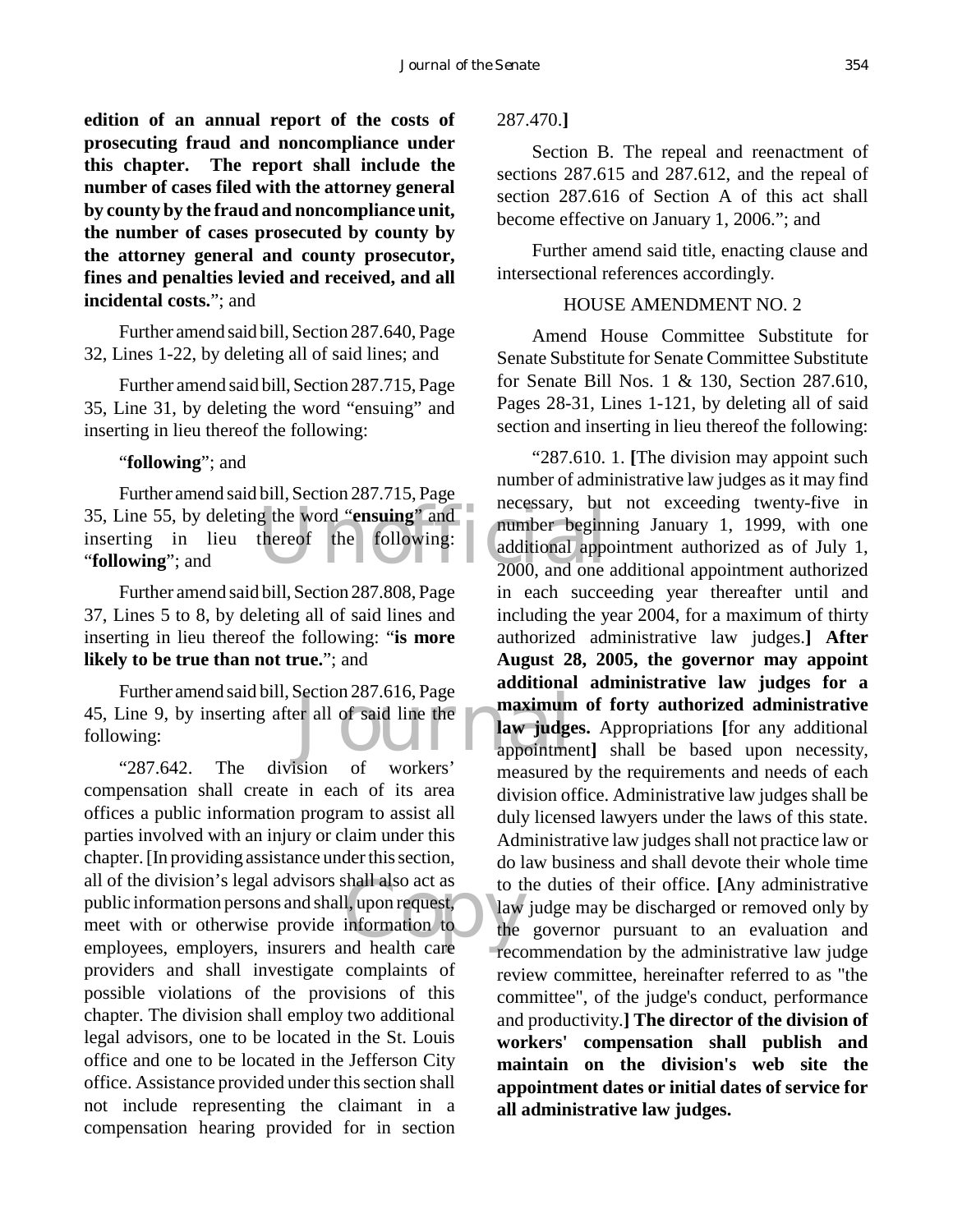2. The division **director, as a member of the committee** shall **[**require and**]** perform**, in conjunction with the committee, an** annual **[**evaluations**] performance audit** of **[**an**] all current and future** administrative law **[**judge, associate administrative law judge and legal advisor's conduct, performance and productivity based upon written standards established by rule**] judges by August 28, 2006**. The division**[**, by rule**] director, in conjunction with the committee**, shall establish the written **performance audit** standards on or before **[**January 1, 1999**] October 1, 2005**.

categories of conduct, performance or productivity, and showledge of may appeal the evaluation to the committee.<br>
(2) The division director shall refer and appropriate the committee of the committee of the showledge of the **[**(1) After an evaluation by the division, any administrative law judge, associate administrative law judge or legal advisor who has received an unsatisfactory evaluation in any of the three may appeal the evaluation to the committee.

(2) The division director shall refer an unsatisfactory evaluation of any administrative law judge, associate administrative law judge or legal advisor to the committee.

raw Judge, associate<br>legal advisor, it shall<br>of the division for a<br>in the director finds the (3) When a written, signed complaint is made against an administrative law judge, associate administrative law judge or legal advisor, it shall be referred to the director of the division for a determination of merit. When the director finds the complaint has merit, it shall be referred to the committee for investigation and review.**]**

re law judges<br>
in descending<br>
which expires<br>
of the contract of the contract of the contract of the contract of the contract of the contract of the contract of the contract of the contract of the contract of the contract o 3. **The thirteen administrative law judges with the most years of service shall have a term of service which expires on August 28, 2008. The next thirteen administrative law judges with the most years of service in descending order shall have a term of service which expires on August 28, 2012. Administrative law judges appointed and not previously referenced in this subsection shall have a term of service which expires on August 28, 2016. Each subsequent term shall be twelve years. Administrative law judges may be eligible for reappointment. Any administrative law judge may be discharged or removed only by the governor pursuant to a**

# **performance audit by the administrative law judge review committee, hereinafter referred to as "the committee".**

**4.** The administrative law judge review committee **members** shall **[**be composed of one administrative law judge, who shall act as a peer judge on the committee and shall be domiciled in a division office other than that of the judge being reviewed, one employee representative and one employer representative, neither of whom shall**] not** have any direct or indirect employment or financial connection with a workers' compensation insurance company, claims adjustment company, health care provider nor be a practicing workers' compensation attorney. **[**The employee representative and employer representative**] All members of the committee** shall have a working knowledge of workers' compensation. **[**The employee and employer representative shall serve for four-year staggered terms and they shall be appointed by the governor. The initial employee representative shall be appointed for a two-year term. The administrative law judge who acts as a peer judge shall be appointed by the chairman of the labor and industrial relations commission and shall not serve on any two consecutive reviews conducted by the committee. Chairmanship of the committee shall rotate between the employee representative and the employer representative every other year. Staffing for the administrative review committee shall be provided, as needed, by the director of the department of labor and industrial relations and shall be funded from the workers' compensation fund. The committee shall conduct a hearing as part of any review of a referral or appeal made according to subsection 2 of this section.

4.**] 5.** The committee shall **[**determine**]** within thirty days **[**whether an investigation shall be conducted for a referral made pursuant to subdivision (3) of subsection 2 of this section. The committee shall make a final referral to the governor pursuant to subsection 1 of this section within two hundred seventy days of the receipt of a referral or appeal**] of completing each**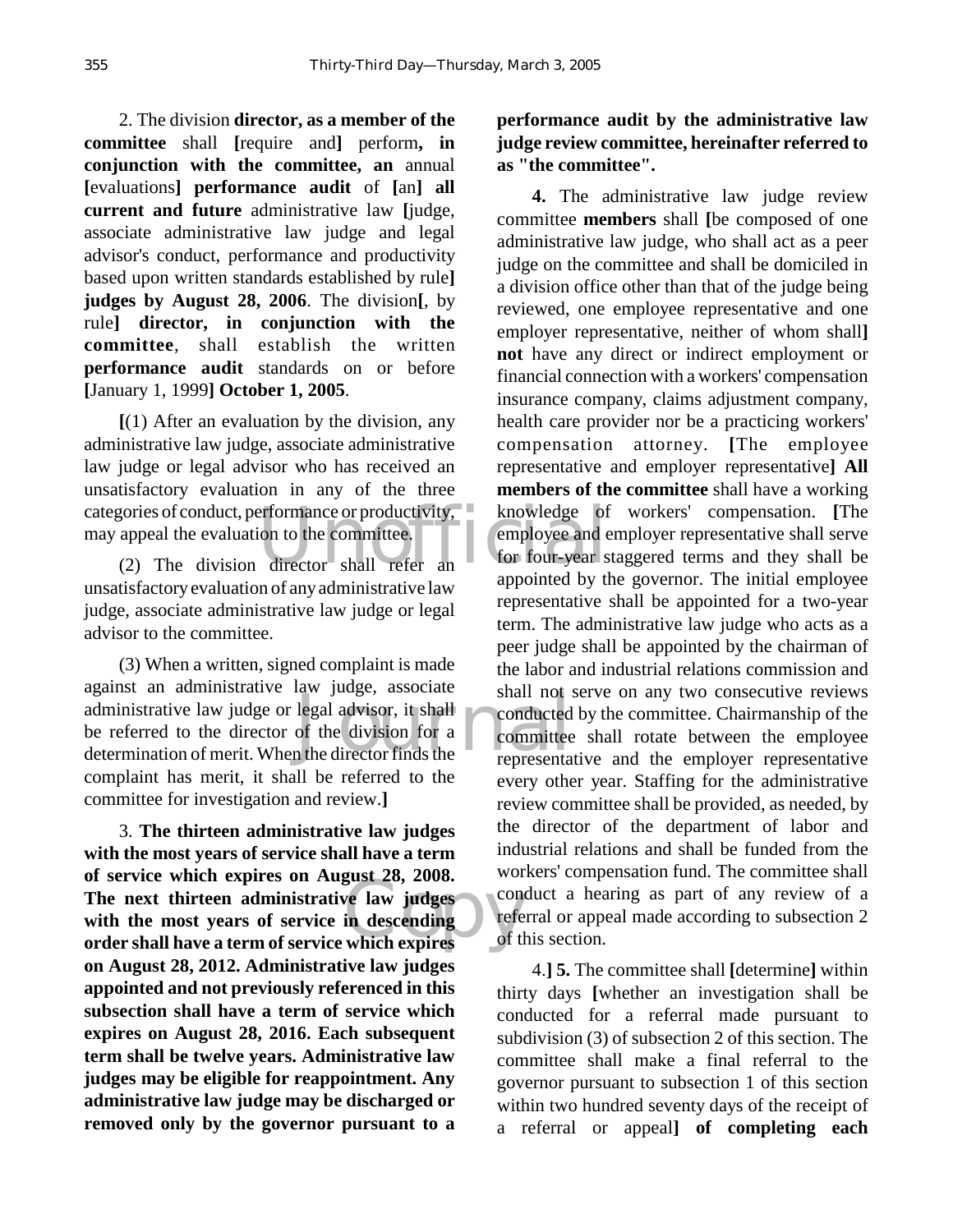# **performance audit make a recommendation to the governor. The performance audit shall carry a recommendation of confidence or noconfidence for each administrative law judge.**

Inding of facts. The commission may also correct<br>a clerical error in awards or settlements within<br>thirty days of its final award. With respect to<br>original hearings, the administrative law judges<br>shall conduct any original hearing, those terms shall mean the **the first**<br>administrative law judges appointed under this **and the review of**<br>section. When a hearing is necessary upon any ng before the<br>
Any award by<br>
on an original<br>
com<br>
and effect shall **[**5.**] 6.** The administrative law judges appointed by the division shall only have jurisdiction to hear and determine claims upon original hearing and shall have no jurisdiction upon any review hearing, either in the way of an appeal from an original hearing or by way of reopening any prior award, except to correct a clerical error in an award or settlement if the correction is made by the administrative law judge within twenty days of the original award or settlement. The labor and industrial relations commission may remand any decision of an administrative law judge for a more complete finding of facts. The commission may also correct a clerical error in awards or settlements within thirty days of its final award. With respect to shall have such jurisdiction and powers as are vested in the division of workers' compensation under other sections of this chapter, and wherever in this chapter the word "commission", "commissioners" or "division" is used in respect to any original hearing, those terms shall mean the administrative law judges appointed under this claim, the division shall assign an administrative law judge to such hearing. Any administrative law judge shall have power to approve contracts of settlement, as provided by section 287.390, between the parties to any compensation claim or dispute under this chapter pending before the division of workers' compensation. Any award by an administrative law judge upon an original hearing shall have the same force and effect, shallbe enforceable in the same manner as provided elsewhere in this chapter for awards by the labor and industrial relations commission, and shall be subject to review as provided by section 287.480.

**[**6.**] 7.** Any of the administrative law judges employed pursuant to this section may be assigned on a temporary basis to the branch offices as necessary in order to ensure the proper administration of this chapter.

**[**7.**] 8.** All administrative law judges **[**and legal advisors**]** shall be required to participate in, on a continuing basis, specific training that shall pertain to those elements of knowledge and procedure necessary for the efficient and competent performance of the administrative law judges' **[**and legal advisors'**]** required duties and responsibilities. Such training requirements shall be established by the division subject to appropriations and shall include training in medical determinations and records, mediation and legal issues pertaining to workers' compensation adjudication. Such training may be credited toward any continuing legal education requirements.

**[**8.**] 9. (1) The director of the division, in conjunction with the administrative law judge review committee appointed by the governor, shall conduct an annual performance audit of all administrative law judges. The audit results, stating the committee's decision of confidence or no confidence of each administrative law judge shall be annually sent to the governor and the members of the general assembly no later than the first week of each legislative session. A review of no confidence following an annual audit allows the governor to withdraw the appointment of the administrative law judge. The governor shall not consider for reappointment any administrative law judge with an annual performance audit of no confidence.**

**(2) The review committee shall consist of the division director, the public member of the commission, who is an attorney, two members who represent employees and two members who represent employers. The division director and the public member of commission shall serve as co-chairpersons of the committee, and shall serve on the committee during their time of employment in their respective positions. The term of service for all other members of the review committee shall be two years, with eligibility for one additional appointment for**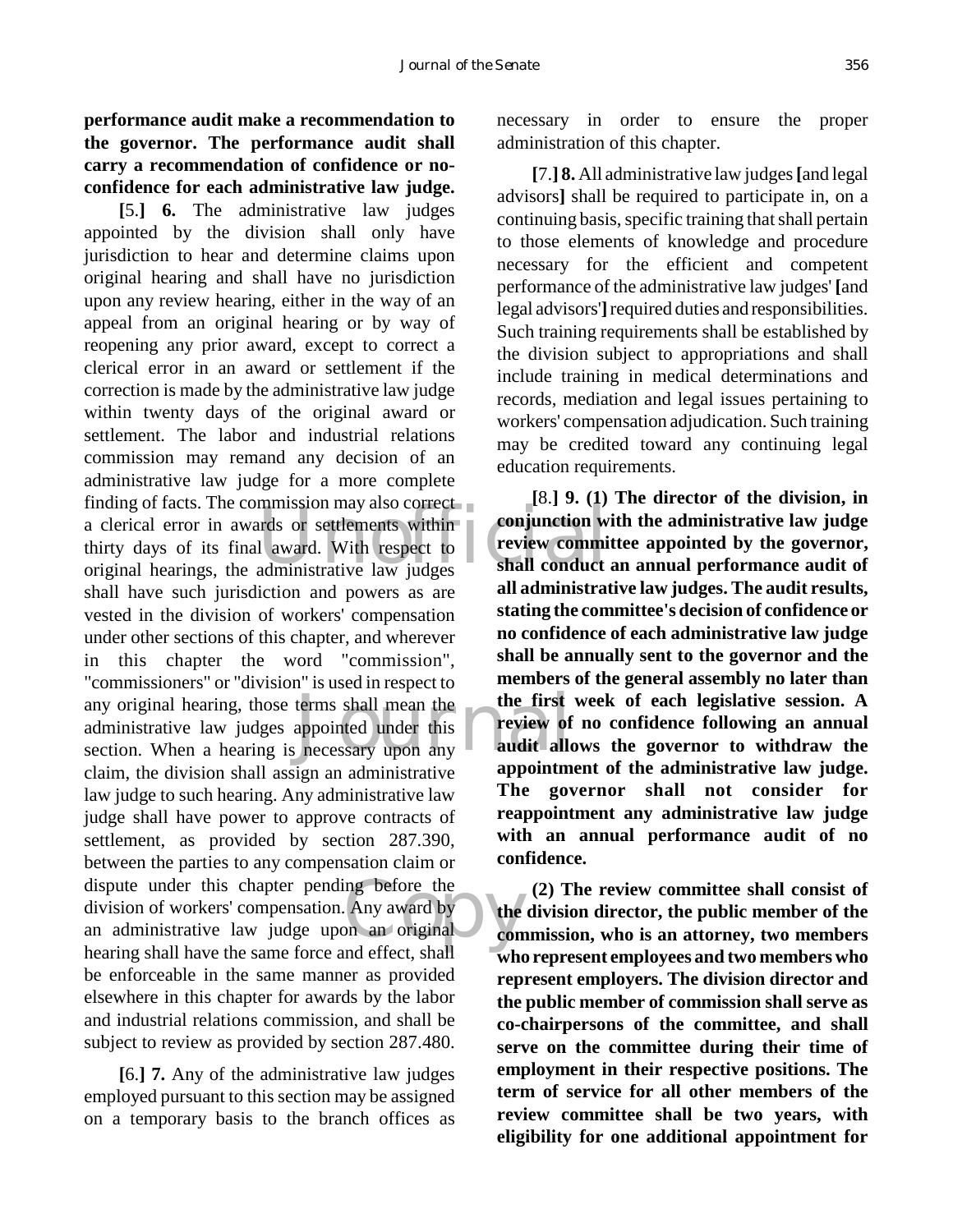**two years by the governor. However, the first review committee shall have one employee representative and one employer representative appointed for a three-year term, with eligibility for one additional appointment of two years by the governor. The review committee members shall all serve without compensation. Necessary expenses for review committee members and all necessary support services to the review committee shall be provided by the division.**

**10.** No rule or portion of a rule promulgated pursuant to the authority of this section shall become effective unless it has been promulgated pursuant to the provisions of chapter 536, RSMo.

Further amend title, enacting clause and intersectional references accordingly.

#### HOUSE AMENDMENT NO. 3

NDMENT NO. 3<br>
Committee Substitute for COCCUT after Augusta 20<br>
The Committee Substitute 120<br>
Permanent Amend House Committee Substitute for Senate Substitute for Senate Committee Substitute for Senate Bills Nos. 1 & 130, Page 6, Section 287.042, Line 1, by deleting all of said section.

# HOUSE AMENDMENT NO. 1 TO HOUSE AMENDMENT NO. 4

Friend House Amendment 100. 4 for House<br>
1 & 130, Page 1, Line 29, of said amendment by<br>
The Committee Substitute for Senate Bills Nos.<br>
1 & 130, Page 1, Line 29, of said amendment by Amend House Amendment No. 4 for House Committee Substitute for Senate Substitute for Senate Committee Substitute for Senate Bills Nos. inserting after said line the following:

"**(5) Objective medical findings as used in subdivision 2 of subsection 6 of this section are those findings demonstrable on physical examination or by appropriate tests and/or diagnostic procedures.**"; and

existed and/or<br>ending the title, this Further amend said bill by amending the title, enacting clause, and intersectional references accordingly.

#### HOUSE AMENDMENT NO. 4

Amend House Committee Substitute for Senate Substitute for Senate Committee Substitute for Senate Bills Nos. 1 & 130, Page 23-24, Section 287.190, Lines 85-110 by deleting all of said lines and inserting in lieu thereof the following:

6. **(1)** "Permanent partial disability" means a disability that is permanent in nature and partial in degree, and when payment therefore has been made in accordance with a settlement approved either by an administrative law judge or by the labor and industrial relations commission, a rating **established by medical finding, certified by a physician licensed under chapter 334, RSMo, and** approved by an administrative law judge [or legal advisor], or an award by administrative law judge or the commission, the percentage of disability shall be conclusively presumed to continue undiminished whenever a subsequent injury to the same member or same part of the body also results in permanent partial disability for which compensation under this chapter may be due; provided, however, the presumption shall apply only to compensable injuries which may occur after August 29, 1959.

**(2) Permanent partial disability or permanent total disability shall be demonstrated and certified by a physician. When determining disability, a physician, administrative law judge, the division, the commission, or a reviewing court shall not consider subjective complaints of pain which are not certified by a physician. Medical opinions addressing compensability and permanent impairment shall be stated within a reasonable degree of medical certainty. In determining compensability and disability, where inconsistent or conflicting medical opinions exist, objective medical findings shall prevail over subjective medical findings.**

**(3) Except where otherwise addressed in this chapter the fifth edition of the "Guide to the Evaluation of Permanent Impairment", published by the American Medical Association, shall be applied in determining the level of disability under this section.**

**(4) Any award of compensation shall be reduced by an amount proportional to the permanent partial disability determined to be a preexisting disease or condition or attributed to the natural process of aging sufficient to cause**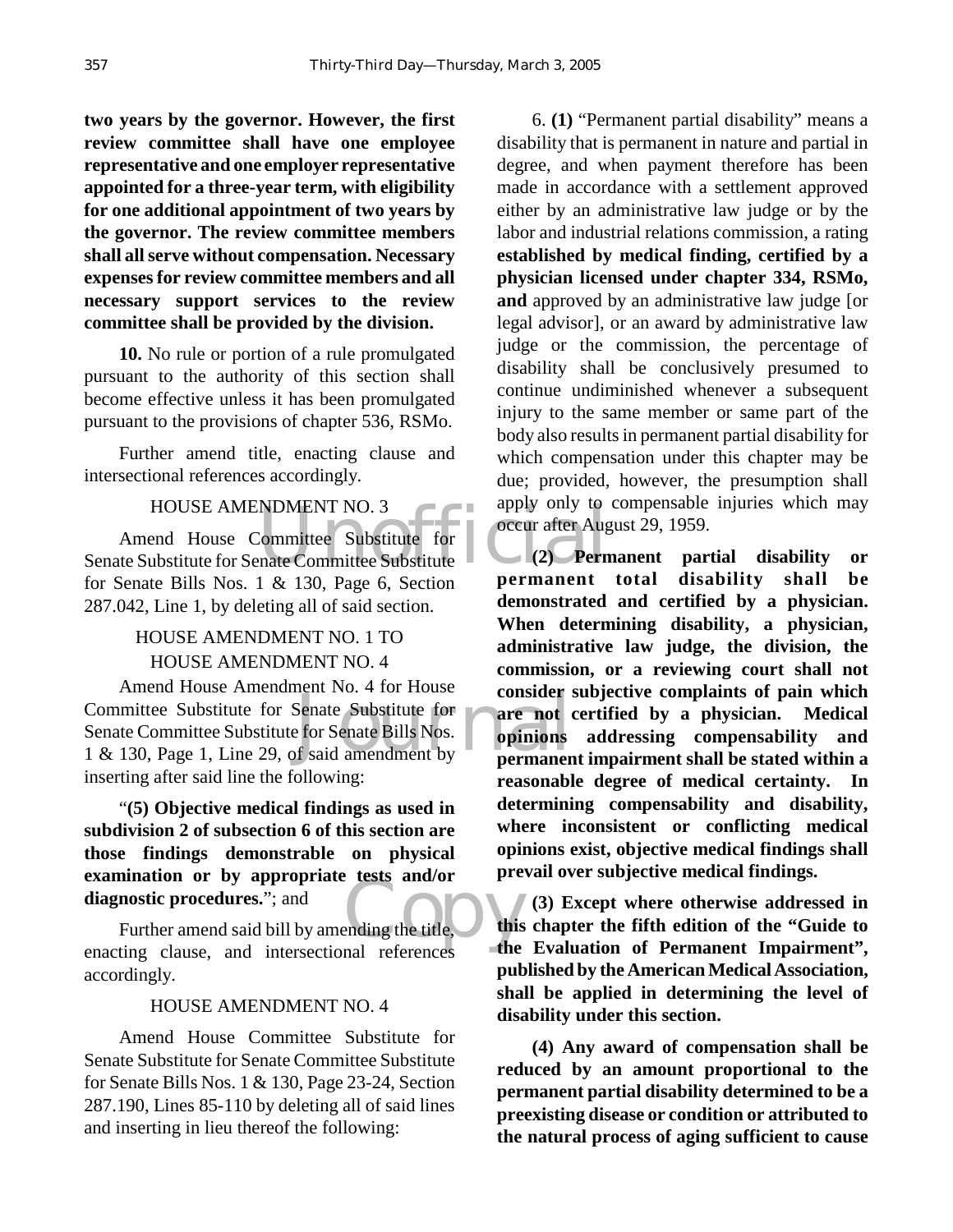#### **or prolong the disability or need of treatment.**

Further amend said title, enacting clause and intersectional references accordingly.

#### HOUSE AMENDMENT NO. 5

Amend House Committee Substitute for Senate Substitute for Senate Committee Substitute for Senate Bills Nos. 1 & 130, Section 287.390, Pages 26-27, Lines 1-39, by deleting all of said section and inserting in lieu thereof the following:

settlement or compromise of any dispute or claim<br>for compensation under this chapter be valid until<br>approved by an administrative law judge or the employer with inistrative law judge where add<br>prove an agreement to the empty-five days after the to one hui<br>denforceable unless affected at The displayer of the displayer of the displayer of the displayer of the displayer of the displayer of the displayer of the displayer of the displayer of the displayer of the displayer of the displayer of the displayer of t "287.390. 1. **[**Nothing in this chapter shall be construed as preventing the**]** Parties to claims hereunder **[**from entering**] may enter** into voluntary agreements in settlement thereof, but no agreement by an employee or his **or her** dependents to waive his **or her** rights under this chapter shall be valid, nor shall any agreement of settlement or compromise of any dispute or claim for compensation under this chapter be valid until commission, nor shall an administrative law judge or the commission approve any settlement which is not in accordance with the rights of the parties as given in this chapter. No such agreement shall be valid unless made after seven days from the date of the injury or death. **An administrative law judge or the commission shall approve an agreement entered into more than forty-five days after the date of injury as valid and enforceable unless the administrative law judge or the commission makes a specific finding of fact that the agreement is manifestly unjust. Parties to claims under this chapter may enter into voluntary agreements in settlement of those claims and such agreements shall be approved, valid, and not subject to the requirements under subsection 6 of section 287.190.**

2. A compromise settlement approved by an administrative law judge or the commission during the employee's lifetime shall extinguish and bar all claims for compensation for the employee's death if the settlement compromises a dispute on any question or issue other than the extent of disability or the rate of compensation.

3. Notwithstanding the provisions of section 287.190, an employee shall be afforded the option of receiving a compromise settlement as a one-time lump sum payment. A compromise settlement approved by an administrative law judge or the commission shall indicate the manner of payment chosen by the employee.

4. A minor dependent, by parent or conservator, may compromise disputes and may enter into a compromise settlement agreement, and upon approval by an administrative law judge or the commission the settlement agreement shall have the same force and effect as though the minor had been an adult. The payment of compensation by the employer in accordance with the settlement agreement shall discharge the employer from all further obligation.

**5. In any claim under this chapter where an offer of settlement is made in writing by the employer within one hundred fifty days of the date of injury, an employee is entitled to one hundred percent of the amount offered, provided such employee is not represented by counsel at the time the offer is tendered. Where such offer of settlement is not accepted and where additional proceedings occur with regard to the employee's claim, the employee is entitled to one hundred percent of the amount initially offered plus seventy-five percent of any amount in dispute. Legal counsel representing the employee shall receive reasonable fees plus actual expenses for services rendered, not to exceed twenty-five percent of the amount in dispute.**

**6. As used in this chapter, "amount in dispute" means the dollar amount in excess of the dollar amount offered by, agreed to, or paid by the employer pursuant to subsection 5 of this section. An offer of settlement shall not be construed as an admission of liability.**"; and

Further amend title, enacting clause and intersectional references accordingly.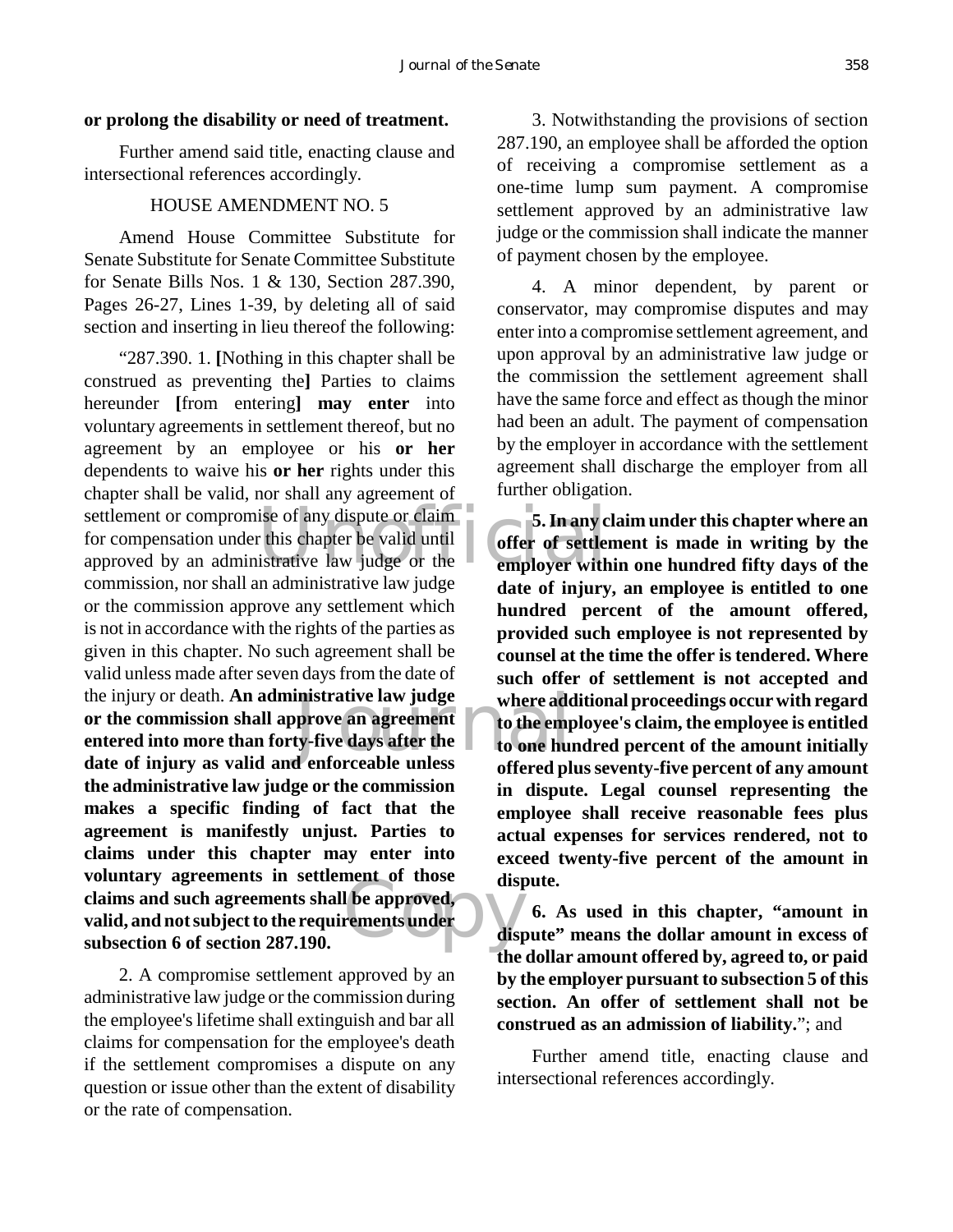#### HOUSE AMENDMENT NO. 8

Amend House Committee Substitute for Senate Substitute for Senate Committee Substitute for Senate Bills Nos. 1 & 130, Page 4, Section 287.020, Line 70, by inserting after all of said line the following:

 "**This subsection shall not apply when the employer is a law enforcement agency that has a policy allowing its law enforcement officers to take agency vehicles to their homes but which requires officers using those vehicles to respond to accidents or calls and engage in pursuits while in those vehicles and in route to their homes from the place where they are employed as a law enforcement officer, or in route from their homes to the place where they are employed as a law enforcement officer.**"; and

Further and<br>
l bill by amending the title,<br>
intersectional references<br>
lieu thereof: "[ Further amend said bill by amending the title, enacting clause, and intersectional references accordingly.

#### HOUSE AMENDMENT NO. 9

042, Line 2, by inserting after all of said line<br>
ollowing:<br>
"**287.043.** In applying the provisions of intersection Amend House Committee Substitute for Senate Substitute for Senate Committee Substitute for Senate Bills Nos. 1 & 130, Page 6, Section 287.042, Line 2, by inserting after all of said line the following:

 $\begin{array}{c}\n\text{r} \text{ Independent} \\
\text{r} \text{Independent} \\
\text{me, Inc., } 133 \\
\text{v. C.C.} \\
\end{array}$ **subsection 1 of section 287.020 and subsection 4 of section 287.040, it is the intent of the legislature to reject and abrogate earlier case law interpretations on the meaning of or definition of "owner", as extended in the following cases:** *Owner Operator Independent Drivers Ass'n, Inc. v. New Prime, Inc.***, 133 S.W.3d 162 (Mo.App. S.D.,2004);** *Nunn v. C.C. Midwest***, 151 S.W.3d 388 (Mo.App. W.D.,2004).**"; and

Further amend said title, enacting clause and intersectional references accordingly.

#### HOUSE AMENDMENT NO. 10

Amend House Committee Substitute for Senate Substitute for Senate Committee Substitute for Senate Bills Nos. 1 & 130, Page 9, Section 287.120, Line 53, by inserting after "7." the following:

 "**An employee's refusal to take a test for alcohol or a nonprescribed controlled substance, as defined by section 195.010, RSMo, at the request of the employer shall result in forfeiture of benefits under this chapter if the employer had sufficient cause to suspect use of alcohol or a nonprescribed controlled substance by the claimant or if the employer's policy clearly authorizes post-injury testing.**

**8.**"; and

Further amend said bill, Page 9, Section 287.120, Line 66, by deleting "8." and inserting in lieu thereof: "**[**8.**] 9.**"; and

Further amend said bill, Page 10, Section 287.120, Line 70, by deleting "9." and inserting in lieu thereof: "**[**9.**] 10.**"; and

Further amend said bill, Page 10, Section 287.120, Line 73, by deleting "10." and inserting in lieu thereof: "**[**10.**] 11.**"; and

Further amend said bill, Page 10, Section 287.120, Line 75, by deleting "**11.**" and inserting in lieu thereof: "**12.**"; and

Further amend said title, enacting clause and intersectional references accordingly.

#### HOUSE AMENDMENT NO. 11

Amend House Committee Substitute for Senate Substitute for Senate Committee Substitute for Senate Bills Nos. 1 & 130, Page 10, Section 287.120, lines 75 thru 84, by deleting all of said lines and inserting in lieu thereof the following:

"**11. An employee shall forfeit compensation for an injury or occupational disease under the provisions of this chapter, including compensation from the second injury fund created under section 287.220, and this state shall have no jurisdiction over any workers' compensation claim of an employee, when the employee:**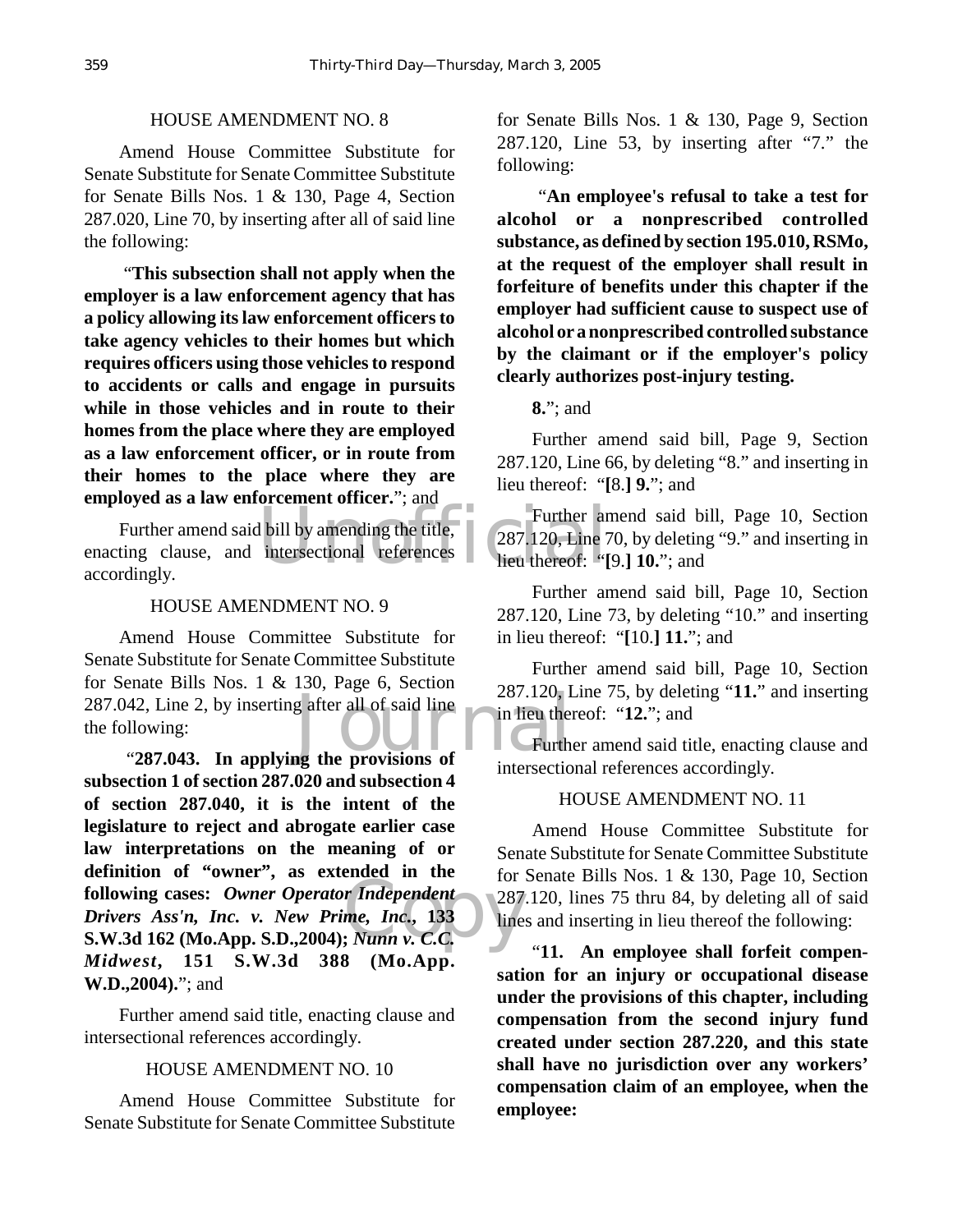**(1) Files a claim or application for a hearing in another state or commonwealth of competent jurisdiction requesting workers' compensation benefits for the injury or occupational disease; or**

# **(2) Has affirmatively requested and accepted benefits for the injury from another state or commonwealth of competent jurisdiction.**"; and

Further amend said bill by amending the title, enacting clause, and intersectional references accordingly.

#### HOUSE AMENDMENT NO. 12

287.865, Line 46, by deleting said line and YEAS Senation Strate Bartle Burn Champion Containing bankruptcy, liquidation or Amend House Committee Substitute for Senate Substitute for Senate Committee Substitute for Senate Bills Nos. 1 & 130, Page 39, Section inserting in lieu thereof the following:

# "**member filing bankruptcy, liquidation or dissolution, shall notify in writing any employee of the self-insured**"; and

Further amend said bill by amending the title, enacting clause, and intersectional references accordingly.

Taylor<br>nce of the Senate is and Taylor In which the concurrence of the Senate is respectfully requested.

President Kinder assumed the Chair.

#### **PRIVILEGED MOTIONS**

Colocal in HCS for SS for SCS for SBS 1 and<br>
130, as amended, and requests the House to recede<br>
from its position or failing to do so grant the folle<br>
Senate a conference thereon, which motion Senator Loudon moved that the Senate refuse to concur in **HCS** for **SS** for **SCS** for **SBs 1** and **130**, as amended, and requests the House to recede from its position or failing to do so grant the prevailed.

#### **THIRD READING OF SENATE BILLS**

**SB 252**, with **SCS**, introduced by Senators Koster, Scott and Stouffer, entitled:

An Act to amend chapter 41, RSMo, by adding thereto three new sections relating to the protection of military facilities and personnel.

Was called from the Consent Calendar and taken up.

**SCS** for **SB 252**, entitled:

# SENATE COMMITTEE SUBSTITUTE FOR SENATE BILL NO. 252

An Act to amend chapter 41, RSMo, by adding thereto three new sections relating to the protection of military facilities and personnel, with an emergency clause.

Was taken up.

Senator Koster moved that **SCS** for **SB 252** be adopted, which motion prevailed.

On motion of Senator Koster, **SCS** for **SB 252** was read the 3rd time and passed by the following vote:

| YEAS:    | –Senators |                |               |
|----------|-----------|----------------|---------------|
| Bartle   | Bray      | Callahan       | Cauthorn      |
| Champion | Clemens   | Coleman        | Crowell       |
| Days     | Dolan     | Dougherty      | Engler        |
| Gibbons  | Graham    | Green          | Griesheimer   |
| Gross    | Kennedy   | Klindt         | Koster        |
| Loudon   | Mayer     | Nodler         | Purgason      |
| Ridgeway | Scott     | <b>Shields</b> | Stouffer      |
| Taylor   | Vogel     | Wheeler        | $Wilson = 32$ |

#### NAYS—Senators—None

Absent—Senators—None

Absent with leave—Senators—None

Vacancies—2

The President declared the bill passed.

The emergency clause was adopted by the following vote:

| YEAS—Senators |                |           |             |  |
|---------------|----------------|-----------|-------------|--|
| Bartle        | Bray           | Callahan  | Cauthorn    |  |
| Champion      | <b>Clemens</b> | Coleman   | Crowell     |  |
| Days          | Dolan          | Dougherty | Engler      |  |
| Gibbons       | Graham         | Green     | Griesheimer |  |
| Gross         | Kennedy        | Klindt    | Koster      |  |
| Loudon        | Mayer          | Nodler    | Purgason    |  |
| Ridgeway      | Scott          | Shields   | Stouffer    |  |
| Taylor        | Vogel          | Wheeler   | Wilson—32   |  |
|               |                |           |             |  |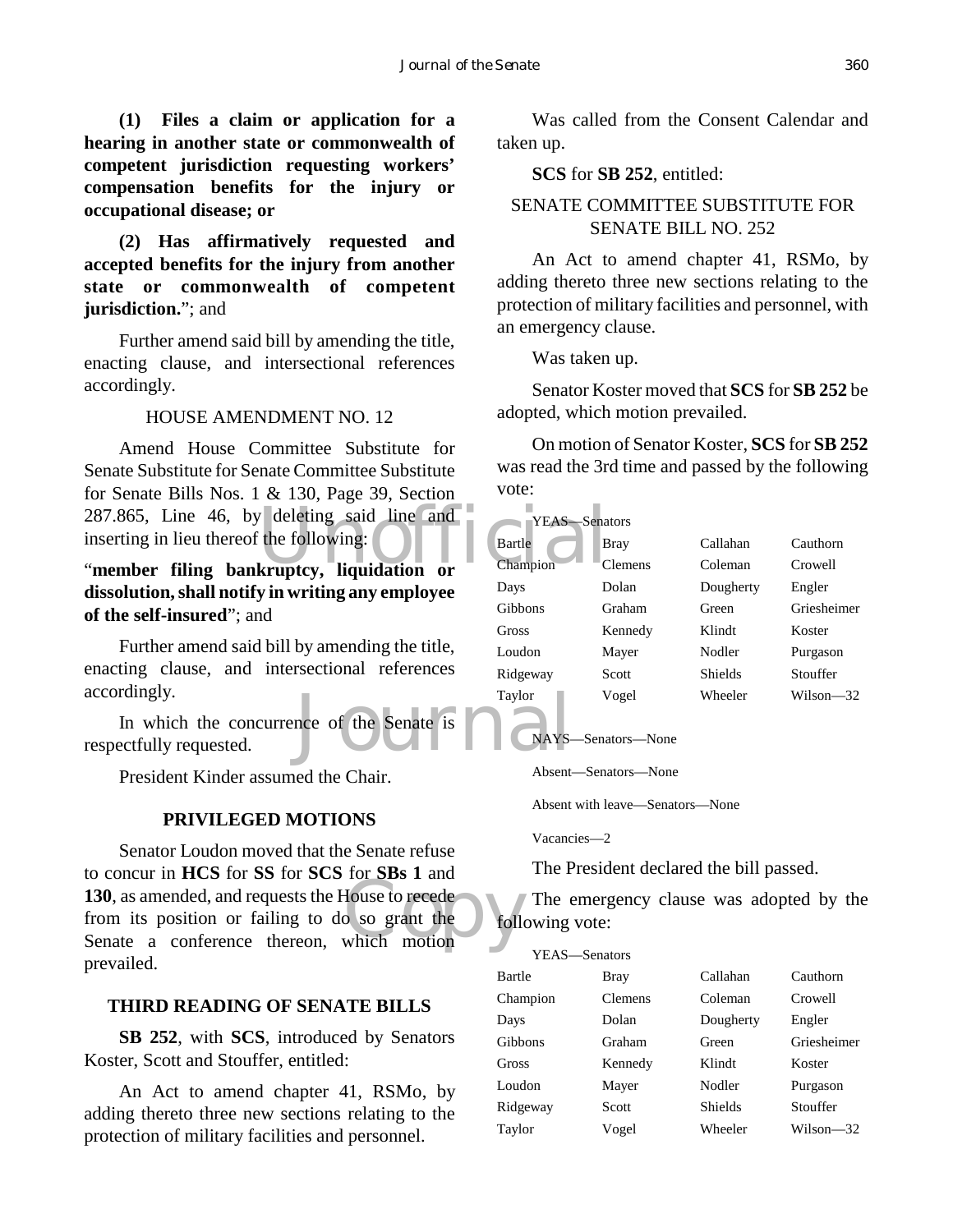NAYS—Senators—None

Absent—Senators—None

Absent with leave—Senators—None

Vacancies—2

On motion of Senator Koster, title to the bill was agreed to.

Senator Koster moved that the vote by which the bill passed be reconsidered.

Senator Shields moved that motion lay on the table, which motion prevailed.

**SB 177**, introduced by Senator Shields, entitled:

An Act to repeal section 105.712, RSMo, and and act in lieu thereof one new section relating to and a B B B B Champion to enact in lieu thereof one new section relating to dental care.

Was called from the Consent Calendar and taken up.

On motion of Senator Shields, **SB 177** was read the 3rd time and passed by the following vote:

| YEAS—Senators  |                |                |             | Vogel   |
|----------------|----------------|----------------|-------------|---------|
| Bartle         | <b>Bray</b>    | Callahan       | Cauthorn    |         |
| Champion       | <b>Clemens</b> | Coleman        | Crowell     | NAYS-   |
| Days           | Dolan          | Dougherty      | Engler      |         |
| <b>Gibbons</b> | Graham         | Green          | Griesheimer | Absent- |
| Gross          | Kennedy        | Klindt         | Koster      |         |
| Loudon         | Mayer          | Nodler         | Purgason    | Absent  |
| Ridgeway       | <b>Scott</b>   | <b>Shields</b> | Stouffer    |         |
| Taylor         | Vogel          | Wheeler        | Wilson—32   | Vacanc  |
|                |                |                |             |         |

```
NAYS—Senators—None
```
Absent—Senators—None

Absent with leave—Senators—None

Vacancies—2

The President declared the bill passed.

On motion of Senator Shields, title to the bill

was agreed to.

Senator Shields moved that the vote by which the bill passed be reconsidered.

Senator Gibbons moved that motion lay on the table, which motion prevailed.

**SB 342**, introduced by Senator Bartle, entitled:

An Act to repeal section 559.607, RSMo, and to enact in lieu thereof one new section relating to probation services for municipal ordinance violations.

Was called from the Consent Calendar and taken up.

On motion of Senator Bartle, **SB 342** was read the 3rd time and passed by the following vote:

| YEAS—Senators |                |             |          |
|---------------|----------------|-------------|----------|
| Bartle        | Bray           | Callahan    | Cauthorn |
| Champion      | <b>Clemens</b> | Coleman     | Crowell  |
| Days          | Dolan          | Dougherty   | Engler   |
| Gibbons       | Graham         | Griesheimer | Gross    |
| Kennedy       | Klindt         | Koster      | Loudon   |
| Mayer         | Nodler         | Purgason    | Ridgeway |
| Scott         | Shields        | Stouffer    | Taylor   |
| Vogel         | Wheeler        | Wilson—31   |          |

```
NAYS—Senators—None
```
Absent—Senator Green—1

Absent with leave—Senators—None

Vacancies—2

The President declared the bill passed.

Copy On motion of Senator Bartle, title to the bill was agreed to.

> Senator Bartle moved that the vote by which the bill passed be reconsidered.

> Senator Shields moved that motion lay on the table, which motion prevailed.

Senator Griesheimer assumed the Chair.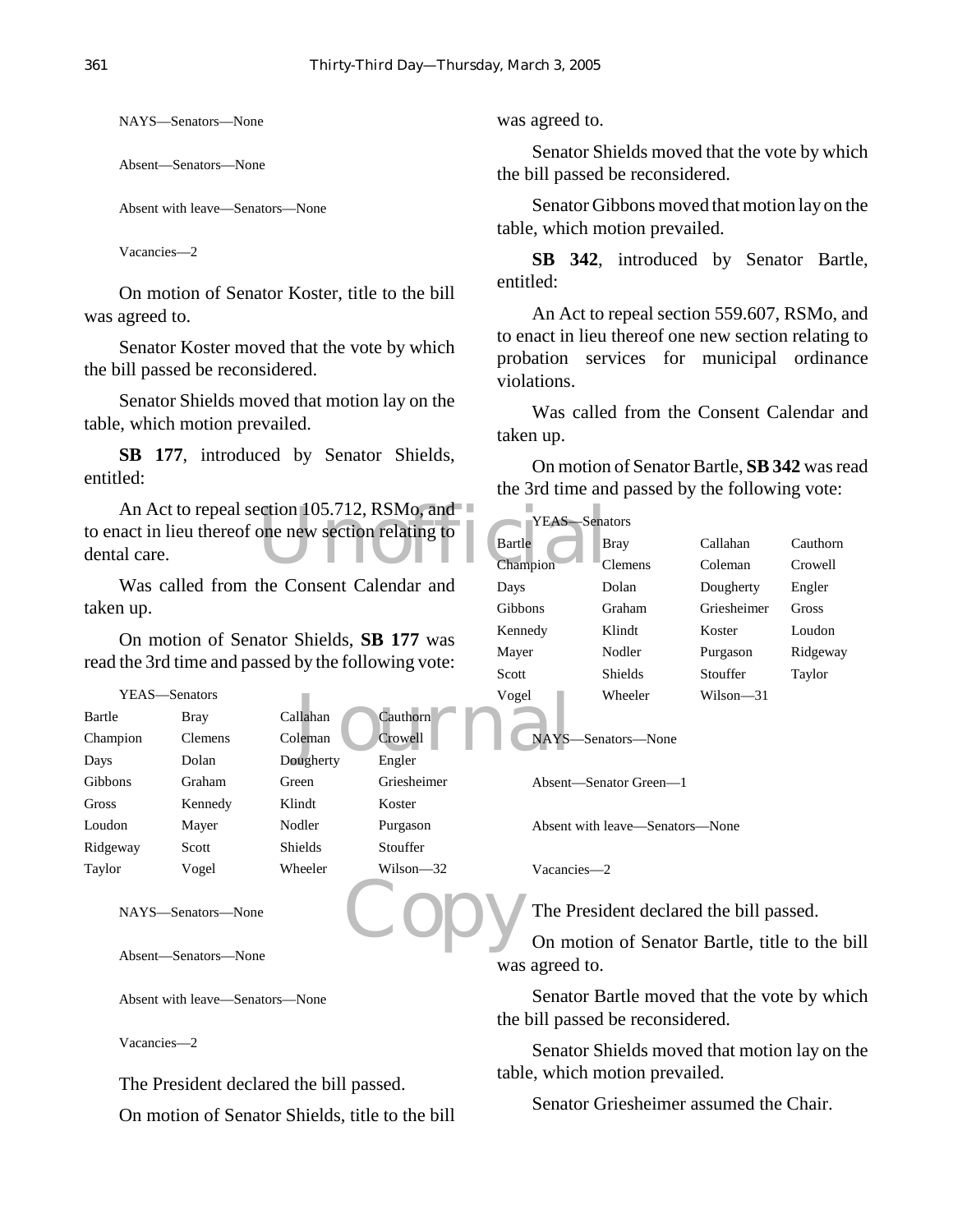# **MESSAGES FROM THE HOUSE**

The following messages were received from the House of Representatives through its Chief Clerk:

Mr. President: I am instructed by the House of Representatives to inform the Senate that the House has taken up and passed **HB 248**, entitled:

An Act to repeal section 365.130, RSMo, and to enact in lieu thereof one new section relating to the motor vehicle time sales law.

In which the concurrence of the Senate is respectfully requested.

Read 1st time.

Also,

France Communication of the Senate that the Benate that the Bassed HCS for HB 297, Mr. President: I am instructed by the House of Representatives to inform the Senate that the House has taken up and passed **HCS** for **HB 297**, entitled:

An Act to repeal section 160.522, RSMo, and to enact in lieu thereof one new section relating to school accountability report cards.

Journals In which the concurrence of the Senate is respectfully requested.

Read 1st time.

# **SENATE BILLS FOR PERFECTION**

Senator Cauthorn moved that **SB 187** be taken up for perfection, which motion prevailed.

Senator Nodler assumed the Chair.

At the request of Senator Cauthorn, **SB 187** Ger<br>
placed on the Informal Calendar.<br>
Senator Crowell assumed the Chair. was placed on the Informal Calendar.

Senator Crowell assumed the Chair.

# **SECOND READING OF SENATE BILLS**

The following Bills were read the 2nd time and referred to the Committees indicated:

**SB 484**—Economic Development, Tourism and Local Government.

**SB 485**—Ways and Means.

**SB 486**—Pensions, Veterans' Affairs and General Laws.

**SB 487**—Judiciary and Civil and Criminal Jurisprudence.

**SB 488**—Transportation.

**SB 489**—Agriculture, Conservation, Parks and Natural Resources.

**SB 490**—Economic Development, Tourism and Local Government.

**SB 491**—Judiciary and Civil and Criminal Jurisprudence.

**SB 492**—Small Business, Insurance and Industrial Relations.

**SB 493**—Financial and Governmental Organizations and Elections.

**SB 494**—Judiciary and Civil and Criminal Jurisprudence.

**SB 495**—Judiciary and Civil and Criminal Jurisprudence.

**SB 496**—Financial and Governmental Organizations and Elections.

**SB 497**—Transportation.

**SB 498**—Ways and Means.

**SB 499**—Judiciary and Civil and Criminal Jurisprudence.

**SB 500**—Pensions, Veterans' Affairs and General Laws.

**SB 501**—Pensions, Veterans' Affairs and General Laws.

**SB 502**—Economic Development, Tourism and Local Government.

**SB 503**—Agriculture, Conservation, Parks and Natural Resources.

**SB 504**—Governmental Accountability and Fiscal Oversight.

**SB 505**—Judiciary and Civil and Criminal Jurisprudence.

**SB 506**—Judiciary and Civil and Criminal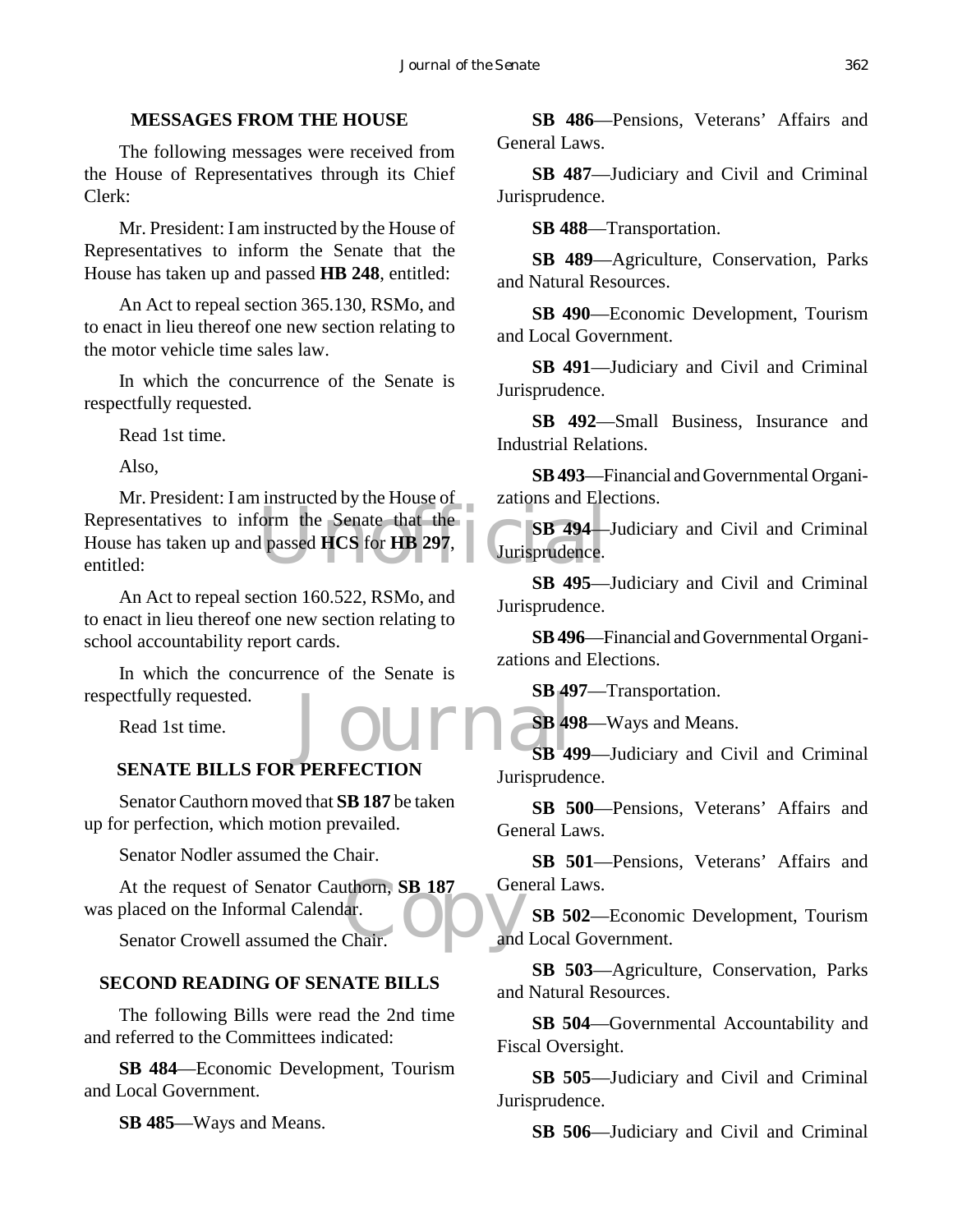Jurisprudence.

**SB 507**—Economic Development, Tourism and Local Government.

**SB 508**—Economic Development, Tourism and Local Government.

**SB 509**—Ways and Means.

**SB 510**—Small Business, Insurance and Industrial Relations.

**SB 511**—Judiciary and Civil and Criminal Jurisprudence.

**SB 512**—Judiciary and Civil and Criminal Jurisprudence.

**SB 513**—Judiciary and Civil and Criminal Jurisprudence.

SB 514—Judiciary and Civil and Criminal<br>
prudence.<br>
SB 534<br>
SB 535—Nucation<br>
SB 535—Nucation Jurisprudence.

**SB 515**—Education.

**SB 516**—Economic Development, Tourism and Local Government.

**SB 517**—Judiciary and Civil and Criminal Jurisprudence.

es, Mental and Public SB 5. **SB 518**—Aging, Families, Mental and Public Health.

**SB 519**—Economic Development, Tourism and Local Government.

**SB 520**—Judiciary and Civil and Criminal Jurisprudence.

**SB 521**—Pensions, Veterans' Affairs and Juri<br> **SB 522**—Aging, Families, Mental and Public **SB 521**—Pensions, Veterans' Affairs and General Laws.

Health.

**SB 523**—Aging, Families, Mental and Public Health.

**SB 524**—Financial and Governmental Organizations and Elections.

**SB 525**—Small Business, Insurance and Industrial Relations.

**SB 526**—Financial and Governmental Organizations and Elections.

**SB 527**—Aging, Families, Mental and Public Health.

**SB 528**—Pensions, Veterans' Affairs and General Laws.

**SB 529**—Ways and Means.

**SB 530**—Transportation.

**SB 531**—Pensions, Veterans' Affairs and General Laws.

**SB 532**—Pensions, Veterans' Affairs and General Laws.

**SB 533**—Small Business, Insurance and Industrial Relations.

**SB 534**—Judiciary and Civil and Criminal Jurisprudence.

**SB 535**—Ways and Means.

**SB 536**—Judiciary and Civil and Criminal Jurisprudence.

**SB 537**—Judiciary and Civil and Criminal Jurisprudence.

**SB 538**—Judiciary and Civil and Criminal Jurisprudence.

**SB 539**—Pensions, Veterans' Affairs and General Laws.

**SB 540**—Ways and Means.

**SB 541**—Judiciary and Civil and Criminal Jurisprudence.

**SB 542**—Judiciary and Civil and Criminal Jurisprudence.

**SB 543**—Economic Development, Tourism and Local Government.

**SB 544**—Economic Development, Tourism and Local Government.

**SB 545**—Economic Development, Tourism and Local Government.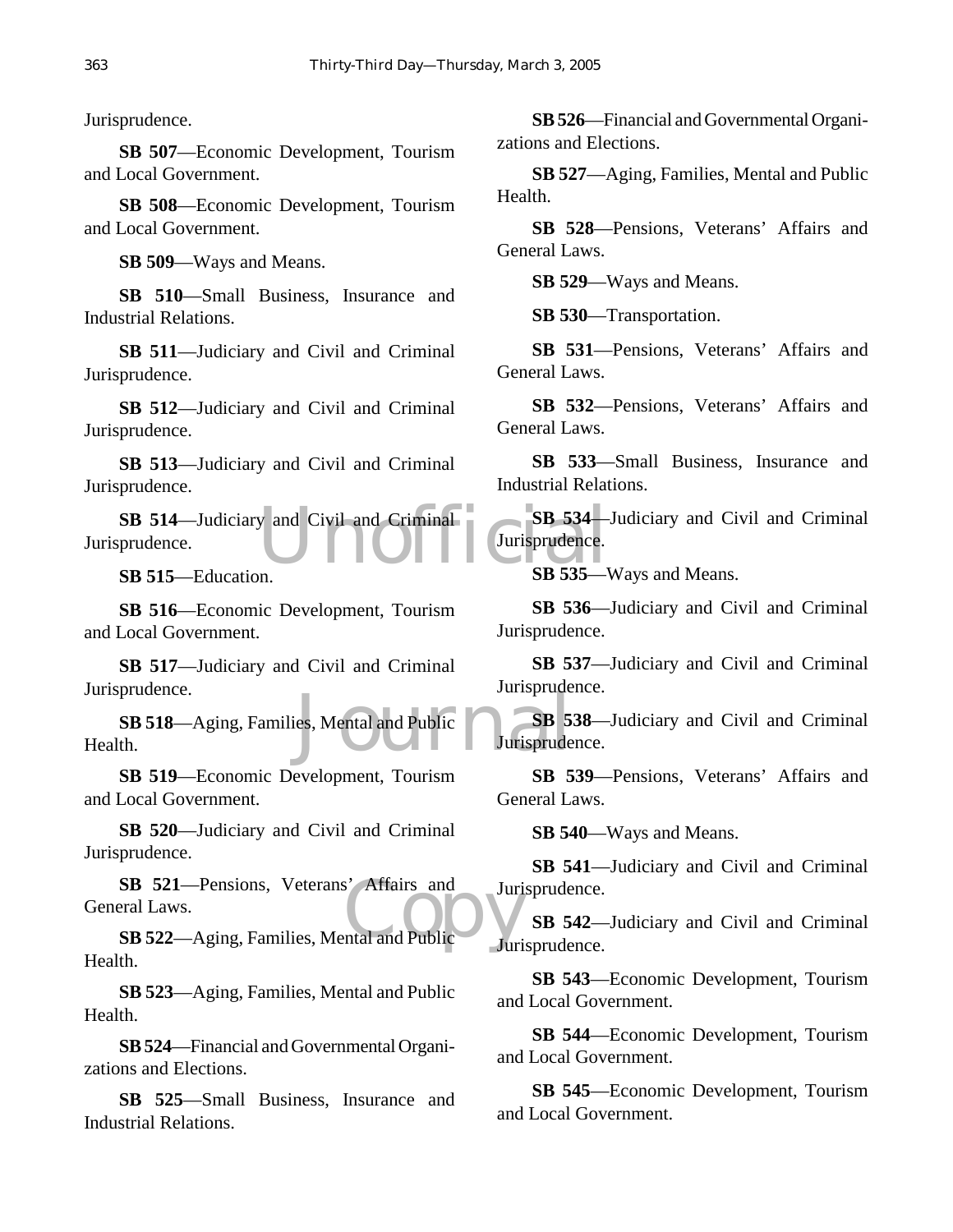**SB 546**—Ways and Means.

**SB 547**—Aging, Families, Mental and Public Health.

**SB 548**—Governmental Accountability and Fiscal Oversight.

**SB 549**—Financial and Governmental Organizations and Elections.

**SB 550**—Ways and Means.

**SB 551**—Aging, Families, Mental and Public Health.

**SB 552**—Small Business, Insurance and Industrial Relations.

**SB 553**—Agriculture, Conservation, Parks and Natural Resources.

SB 554—Financial and Governmental Organisms<br>
ons and Elections.<br>
SB 555—Aging, Families, Mental and Public Luann Ridgeway **SB 554**—Financial and Governmental Organizations and Elections.

Health.

**SB 556**—Pensions, Veterans' Affairs and General Laws.

# **COMMUNICATIONS**

Senator Shields submitted the following:

March 3, 2005

Ms. Terry Spieler

Secretary of the Senate State Capitol, Office 325 Jefferson City, MO 65101

Dear Ms. Spieler

The Rules, Joint Rules, Resolutions and Ethics Committee met<br>
today in the Senate Lounge. All members present voted to<br>
unanimously approve the 93rd General Assembly's Eastern Jackson<br>
County Caucus. today in the Senate Lounge. All members present voted to unanimously approve the 93rd General Assembly's Eastern Jackson County Caucus.

A list of the members is attached.

Sincerely,

/s/ Charlie

Charlie Shields

Eastern Jackson County Caucus:

Matt Bartle **Kate Meiners** 

Robert Thane Johnson Paul Lavota

Bryan Yates Will Krauss Terry Young Curt Dougherty Bryan Pratt Gary Dusenburg Also,

March 3, 2005 Terry Spieler Secretary of the Senate State Capitol, Room 325 Jefferson City, Missouri 65101

I am respectfully requesting that SB 236 be removed from the Consent Calendar in accordance with the provisions of Senate Rule 45.

I feel this bill to be of a controversial nature.

Respectfully,

/s/ Luann Ridgeway

Luann Ridgeway

#### **INTRODUCTIONS OF GUESTS**

Senator Champion introduced to the Senate, Paul Baker, Mary Magnus and twenty seventh grade students from Springfield Lutheran School.

Senat<br>
Extends the following:<br>
The Jacques Senat<br>
Tamily and Senator Champion introduced to the Senate, Jacques Sachs, Springfield; and members of his family and co-workers from across the country.

> Senator Wheeler introduced to the Senate, forty students from Conn-West Elementary School, Grandview.

> Senator Scott introduced to the Senate, the Physician of the Day, Dr. Jeff Tedrow, M.D., and his daughter, Emily, Bolivar.

> On behalf of Senator Kennedy and himself, Senator Gibbons introduced to the Senate, Karen Papin, and forty fourth grade students from Crestwood Elementary School, Crestwood.

> Senator Shields introduced to the Senate, Michael Short, Platte City.

> On motion of Senator Shields, the Senate adjourned until 4:00 p.m., Monday, March 7, 2005.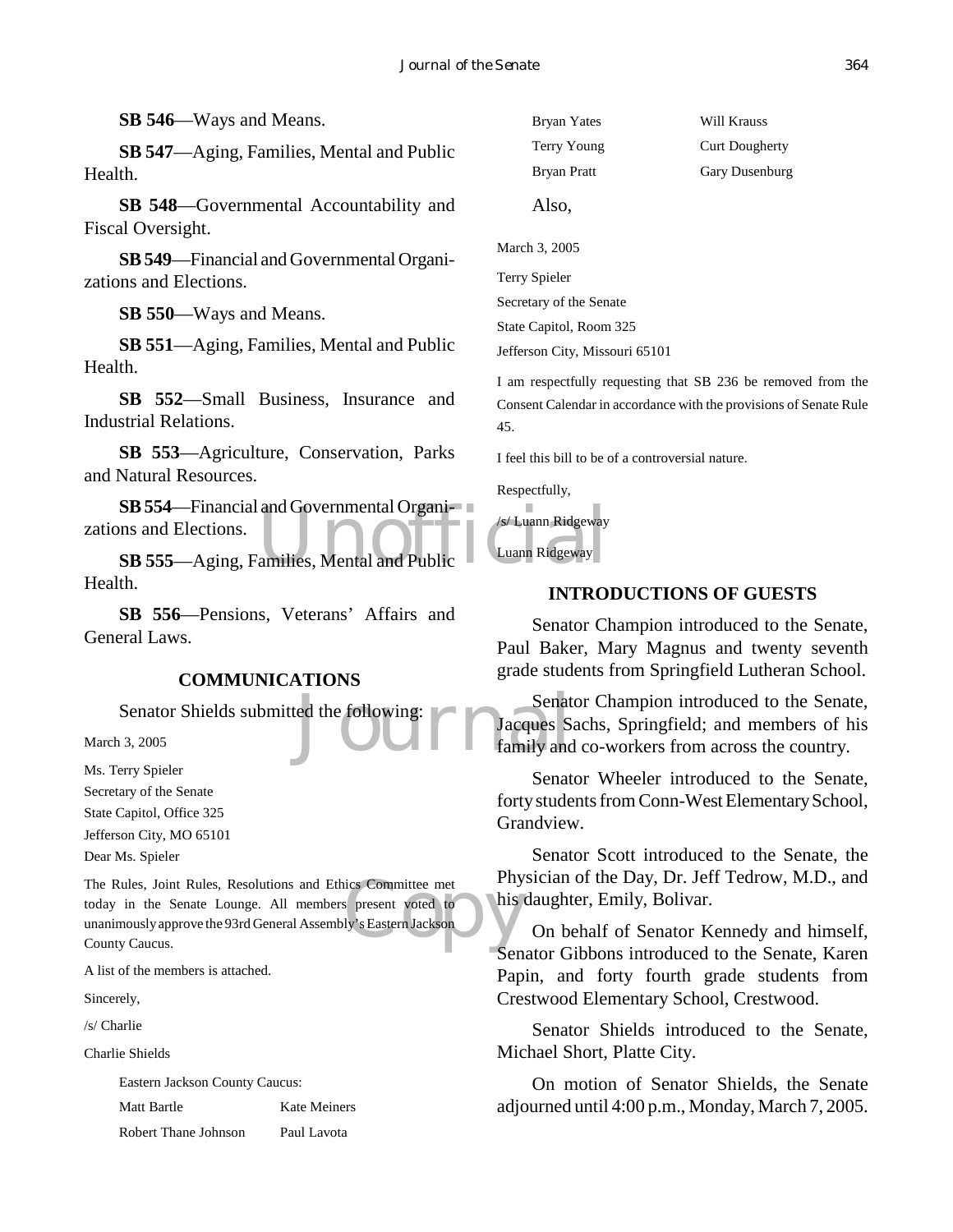# SENATE CALENDAR  $\overline{\phantom{a}}$

# THIRTY-FOURTH DAY–MONDAY, MARCH 7, 2005  $\overline{\phantom{a}}$

# FORMAL CALENDAR

# SECOND READING OF SENATE BILLS

SB 478-Scott

# HOUSE BILLS ON SECOND READING

HCS for HB 441 HCS for HB 347 HCS for HB 468 Unoffic HB 248-Pearce HCS for HB 297

# THIRD READING OF SENATE BILLS

SB 173-Scott (In Fiscal Oversight) SS for SCS for SB 179-Griesheimer (In Fiscal Oversight)

J<sub>SENATE BILLS</sub> FOR PERFECTION

SB 237-Klindt, et al, with SCS SB 88-Klindt

SBs 221, 250 & 256-Dolan, with SCS

INFORMAL CALENDAR<br>SENATE BILLS FOR PERFECTION INFORMAL CALENDAR

SB 29-Dolan, with SCS & SA 1 (pending) SB 32-Bartle, with SCS & SS for SCS (pending) SB 185-Loudon, et al, with SA 1 (pending) SB 187-Cauthorn and Clemens SB 225-Cauthorn, with SCS & SS#2 for SCS (pending) SB 269-Shields and Callahan, with SCS